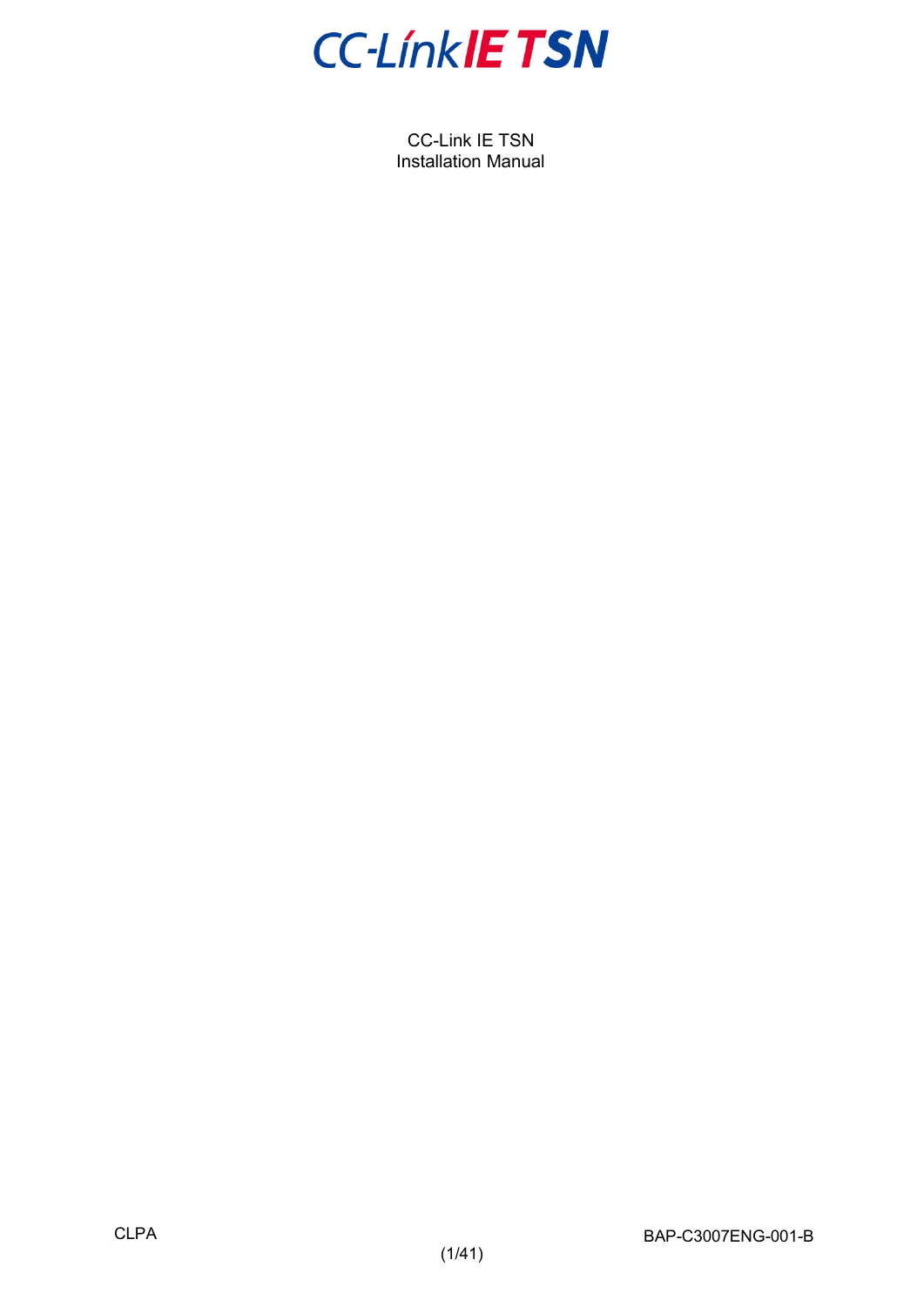This document describes items to examine beforehand, items to check when configuring a network using CC-Link IE TSN-compatible products, and precautions for installation at the installation site. We hope this document helps you smoothly configure CC-Link IE TSN.

| <b>Revision history</b> |  |
|-------------------------|--|
|-------------------------|--|

| Sub<br>No. | Revision description                                                                                                                                                       | Issued date    |
|------------|----------------------------------------------------------------------------------------------------------------------------------------------------------------------------|----------------|
| $\star$    | First edition                                                                                                                                                              | November, 2018 |
| A          | 2.2, 3.1.1, and 3.2.3.1: A connector for 100 Mbps communication has been<br>added.                                                                                         | April, 2019    |
|            | 2.3: Wiring examples when star wiring topology is mixed with another one<br>have been corrected. Precautions for coexistence of authentication classes<br>have been added. |                |
|            | • 2.3 and 3.1: The function names have been corrected.<br>• 3.1.1: The numbers of core have been divided into 1 Gbps and 100 Mbps<br>and described.                        |                |
|            | • 2.3, 3.2.1, and 3.3.2: Correction of mistakes                                                                                                                            |                |
| B.         | . 2.2, 2.3, and 3.1: The descriptions of IEEE 1588 and IEEE 802 have been<br>corrected.                                                                                    | May, 2020      |
|            | . 2.3 and 3.1: The definitions of the authentication classes of devices and<br>switches have been corrected.                                                               |                |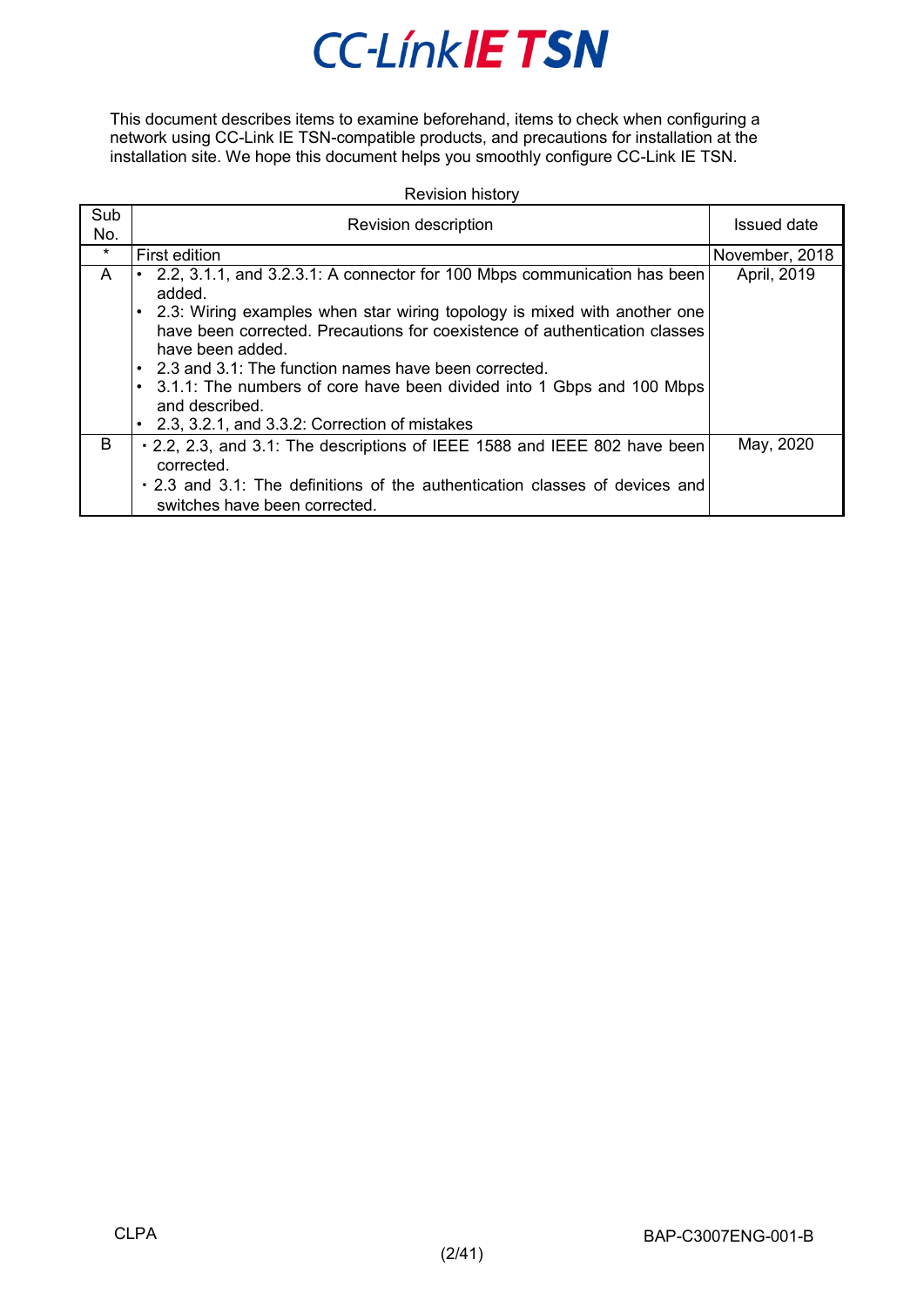### **Contents**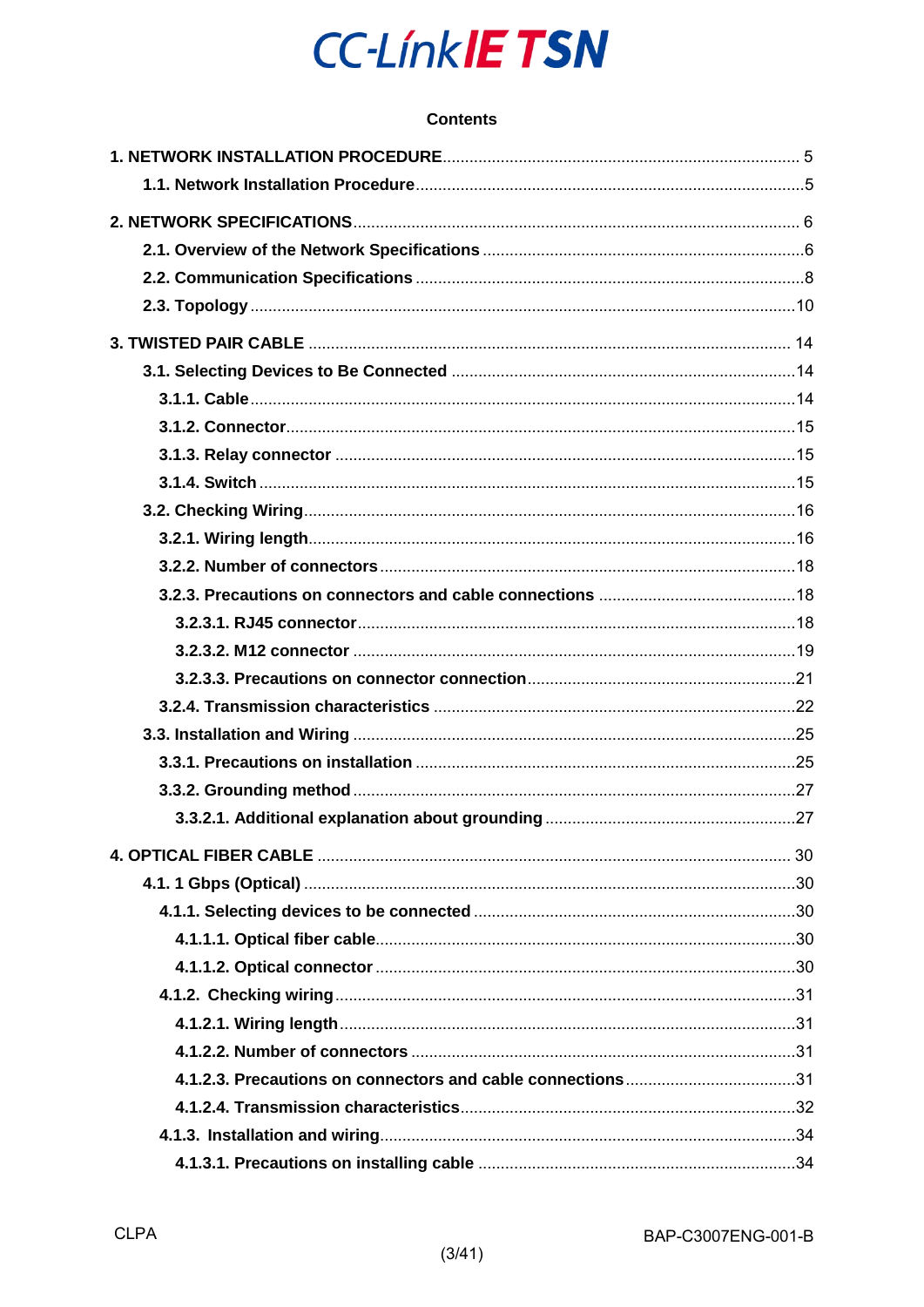| A. Supplementary Explanation Supporting Twisted Pair Cables40 |  |
|---------------------------------------------------------------|--|
|                                                               |  |
|                                                               |  |
|                                                               |  |
|                                                               |  |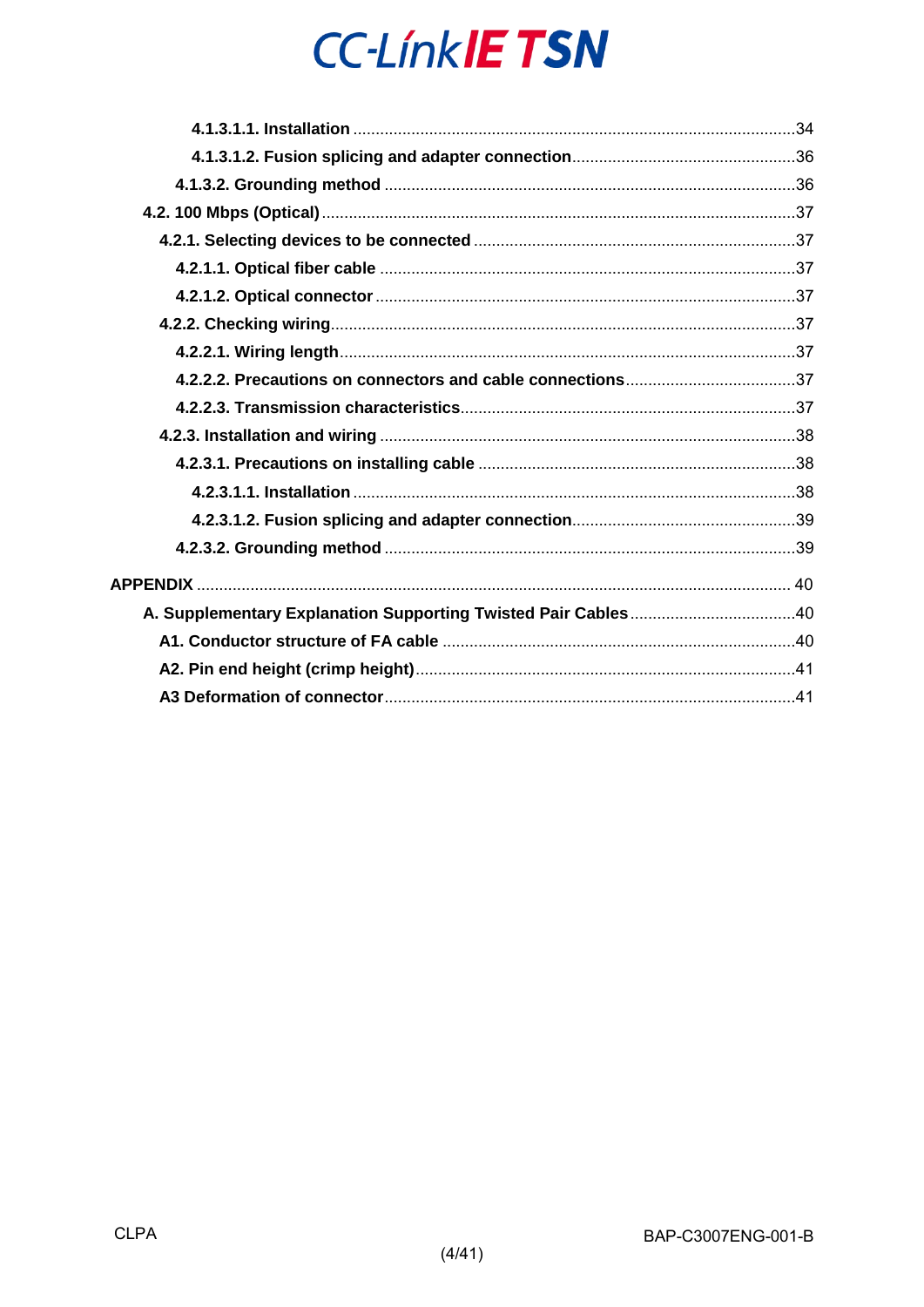

### <span id="page-4-0"></span>**1. NETWORK INSTALLATION PROCEDURE**

### <span id="page-4-1"></span>**1.1. Network Installation Procedure**

The installation procedure is shown in [Figure 1.1-1.](#page-4-2) For the system design, check the precautions in this entire document.



<span id="page-4-2"></span>Figure 1.1-1 Installation procedure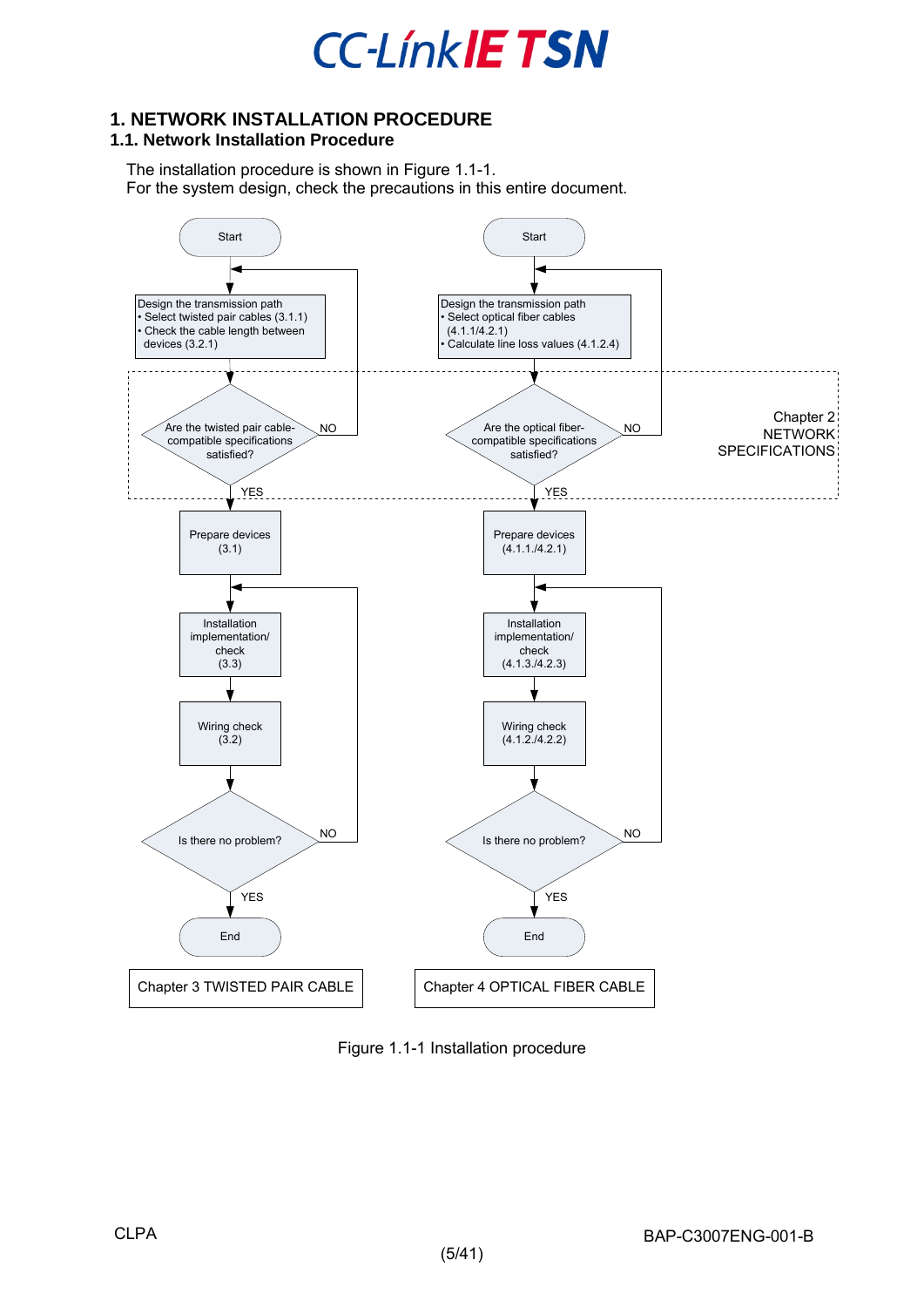### <span id="page-5-0"></span>**2. NETWORK SPECIFICATIONS**

### <span id="page-5-1"></span>**2.1. Overview of the Network Specifications**

Components of CC-Link IE TSN<br>Station: Station

Station indicates an element that configures the network and sends/receives data.

There are the following station types.

#### **Master station**

A generic term for management master stations and control master stations.

#### **Slave station**

A general term for all stations other than master stations.

#### **Management master station**

A control master station that performs network management. Only one station exists on the same network.

#### **Control master station**

A station that has control information (parameters), and controls slave stations and other master stations through cyclic transmission and transient transmission.

#### **Local station**

A station that can perform n:n cyclic transmission with master stations and other local stations, 1:n cyclic transmission with other stations, and transient transmission with other stations. In transient transmission, the local station has the server function and client function.

#### **Remote station**

A station that can perform 1:n cyclic transmission and transient transmission with other stations. In transient transmission, the remote station has the server function and client function.

Connection cable: Use cables compatible with the wiring parts test specifications.

### **Twisted pair cable**

#### **1 Gbps**

Use cables compliant with ANSI/TIA/EIA-568-B (Category 5e or higher).

#### **100 Mbps**

Use cables compliant with ANSI/TIA/EIA-568-B (Category 5 or higher).

### **Optical fiber cable**

#### **1 Gbps (optical)**

Use cables compliant with IEC 60793-2-10 Types A1a.1 (50/125 um multimode).

#### **100 Mbps (optical)**

Use POF cables and HPCF cables compliant with the CLPA wiring component testing specifications.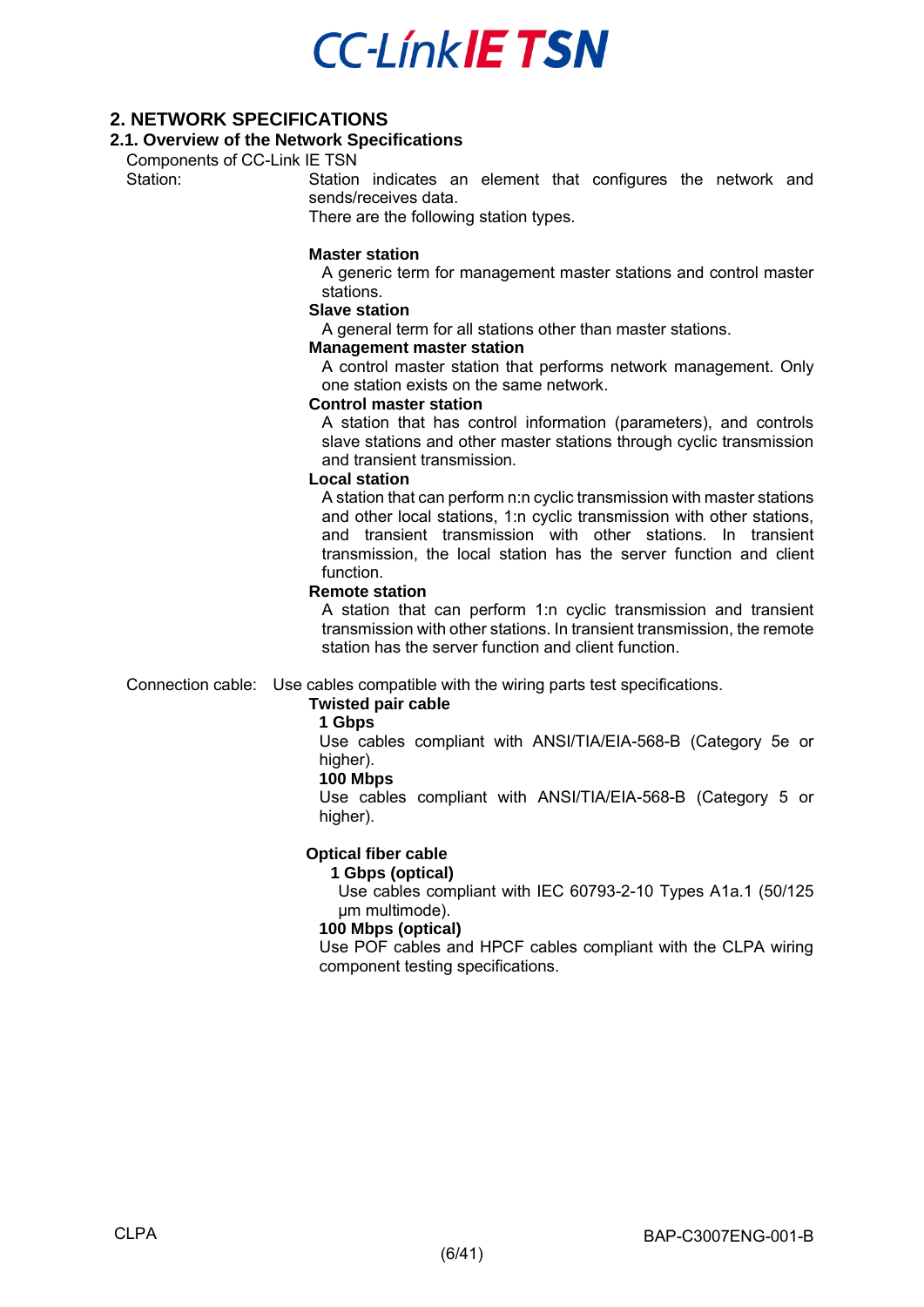**CC-LinkIETSN** 

Connector: Use connectors compliant with the specifications.

### **Twisted pair cable**

#### **1 Gbps**

Use RJ45 connectors compliant with ANSI/TIA/EIA-568-B 8-pin connectors. Alternatively, use X-Coding 8-pole M12 connectors compliant with IEC 61076-2-109.

#### **100 Mbps**

Use RJ45 connectors compliant with ANSI/TIA/EIA-568-B 8-pin connectors. Alternatively, use D-Coding 4-pole M12 connectors compliant with IEC 61076-2-101 or X-Coding 8-pole M12 connectors compliant with IEC 61076-2-109.

### **Optical fiber cable**

#### **1 Gbps (optical)**

Use duplex LC type connectors compliant with IEC 61754-20 (Type LC connectors).

### **100 Mbps (optical)**

Use connectors compliant with IEC 61754-16 (Type PN connector) or IEC 61754-24 (Type SC-RJ connector).

- Relay connector: This connector is used to connect between cables when installing twisted pair cables or optical fiber cables and ensures independence, maintainability, and environmental resistance of devices. It is also used when twisted pair cables are used inside the panel and single-wire cables are used outside the panel to reduce stress on the connector connecting part of the device.
- Switch: The switch is a relay device which has multiple Ethernet ports and transfers frames. Also, switches for line connection and star connection can coexist.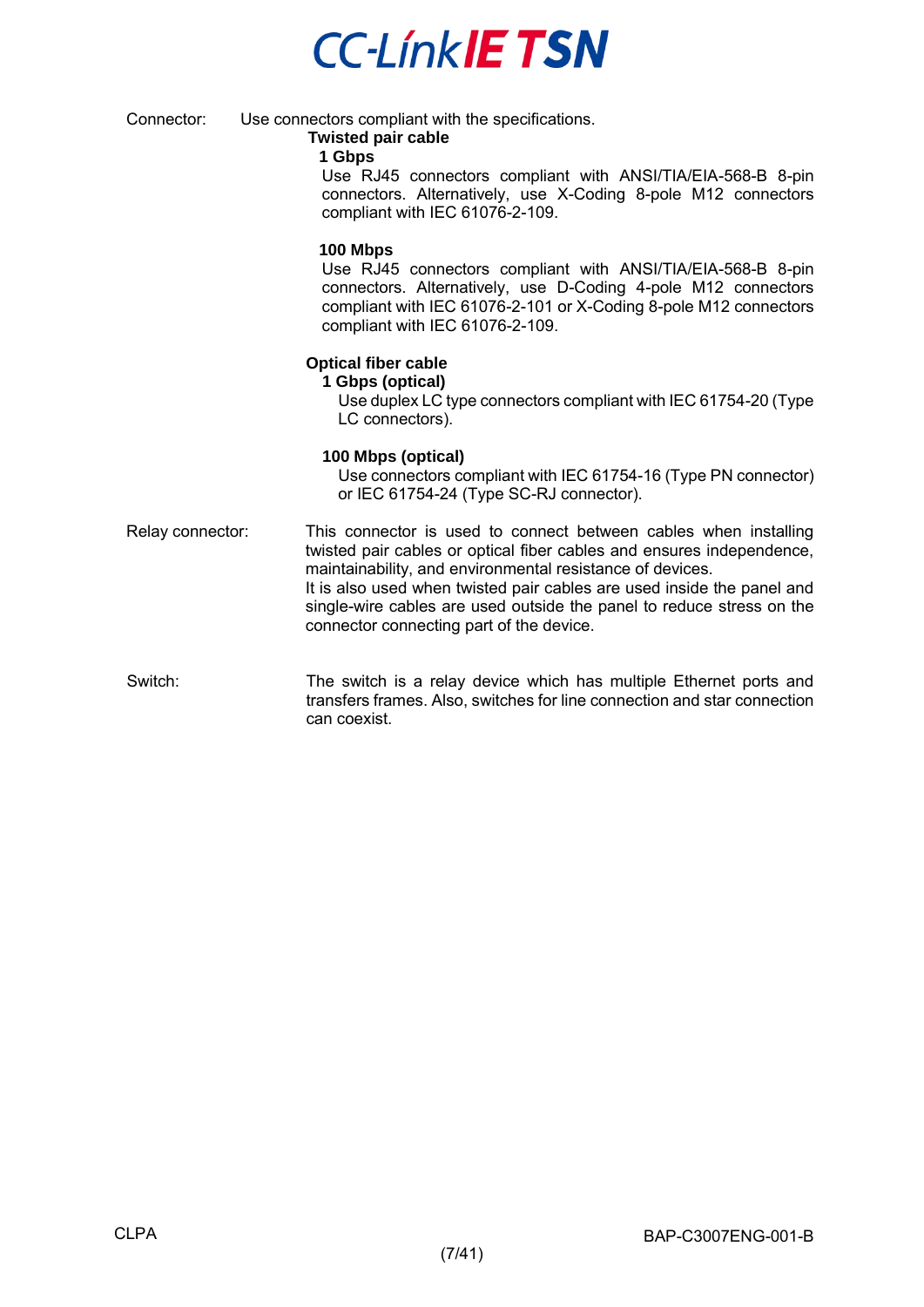### <span id="page-7-0"></span>**2.2. Communication Specifications**

CC-Link IE TSN uses the IEEE802.3 1000BASE-T, 1000BASE-SX, and 100BASE-TX technologies. The communication specifications related to cable laying for CC-Link IE TSN are shown in [Table](#page-7-1)  [2.2-1.](#page-7-1)

<span id="page-7-1"></span>

| Item                          |                                          |                             | Specifications                                                                                                                                                                                                                                                                                                                                                                                                                                                                                                                                      |  |  |
|-------------------------------|------------------------------------------|-----------------------------|-----------------------------------------------------------------------------------------------------------------------------------------------------------------------------------------------------------------------------------------------------------------------------------------------------------------------------------------------------------------------------------------------------------------------------------------------------------------------------------------------------------------------------------------------------|--|--|
|                               | Communication speed                      |                             | 1 Gbps/100 Mbps                                                                                                                                                                                                                                                                                                                                                                                                                                                                                                                                     |  |  |
|                               | Maximum cyclic size per station          |                             | Max. 4G (4,294,967,296) octet in total per<br>station                                                                                                                                                                                                                                                                                                                                                                                                                                                                                               |  |  |
| <b>Transient transmission</b> |                                          |                             | With the server function and client function<br>for each station<br>The transmission capacity is the same as<br>SLMP.                                                                                                                                                                                                                                                                                                                                                                                                                               |  |  |
| Communication method          |                                          |                             | Time sharing method                                                                                                                                                                                                                                                                                                                                                                                                                                                                                                                                 |  |  |
| Synchronization function      |                                          |                             | Compliant with IEEE 802.1AS and IEEE 1588                                                                                                                                                                                                                                                                                                                                                                                                                                                                                                           |  |  |
|                               | Number of nodes connected to one network |                             | 64,770 devices (total of master/slave<br>stations)                                                                                                                                                                                                                                                                                                                                                                                                                                                                                                  |  |  |
|                               | Maximum distance between nodes           |                             | • Twisted pair cable (compliant with IEEE<br>802.3): 100 m<br>• Optical fiber (IEEE 802.3 compliant<br>multimode fiber): 550 m                                                                                                                                                                                                                                                                                                                                                                                                                      |  |  |
|                               | Maximum number of branches               |                             | No upper limit                                                                                                                                                                                                                                                                                                                                                                                                                                                                                                                                      |  |  |
| Topology                      |                                          |                             | Line, star, line/star mixed,<br>ring, ring/star mixed, mesh                                                                                                                                                                                                                                                                                                                                                                                                                                                                                         |  |  |
| Connection<br>specifications  | Twisted pair<br>cable<br>specifications  | Cable<br>specifications     | 1 Gbps: IEEE 802.3 1000BASE-T compliant<br>cable<br>ANSI/TIA/EIA-568-B (Category 5e or higher)<br>compliant shielded or double shielded type is<br>recommended.<br>100 Mbps: IEEE 802.3 100BASE-TX<br>compliant cable<br>ANSI/TIA/EIA-568-B (Category 5 or higher)<br>shielded or double shielded type is<br>recommended.                                                                                                                                                                                                                           |  |  |
|                               |                                          | Connector<br>specifications | RJ45 connector(1 Gbps): The shielded RJ45<br>compliant with ANSI/TIA/EIA-568-B 8-pin<br>connectors is recommended.<br>RJ45 connector (100 Mbps): The shielded<br>RJ45 compliant with the ANSI/TIA/EIA-568-B<br>4-pin or 8-pin connector is recommended.<br>M12 connector (1 Gbps): The X-Coding 8-pin<br>connector compliant with IEC 61076-2-109 is<br>recommended.<br>M12 connector (100 Mbps): The D-Coding 4-<br>pin connector compliant with IEC 61076-2-<br>101 or X-Coding 8-pin connector compliant<br>with IEC 61076-2-109 is recommended. |  |  |

| Table 2.2-1 Communication specifications |
|------------------------------------------|
|------------------------------------------|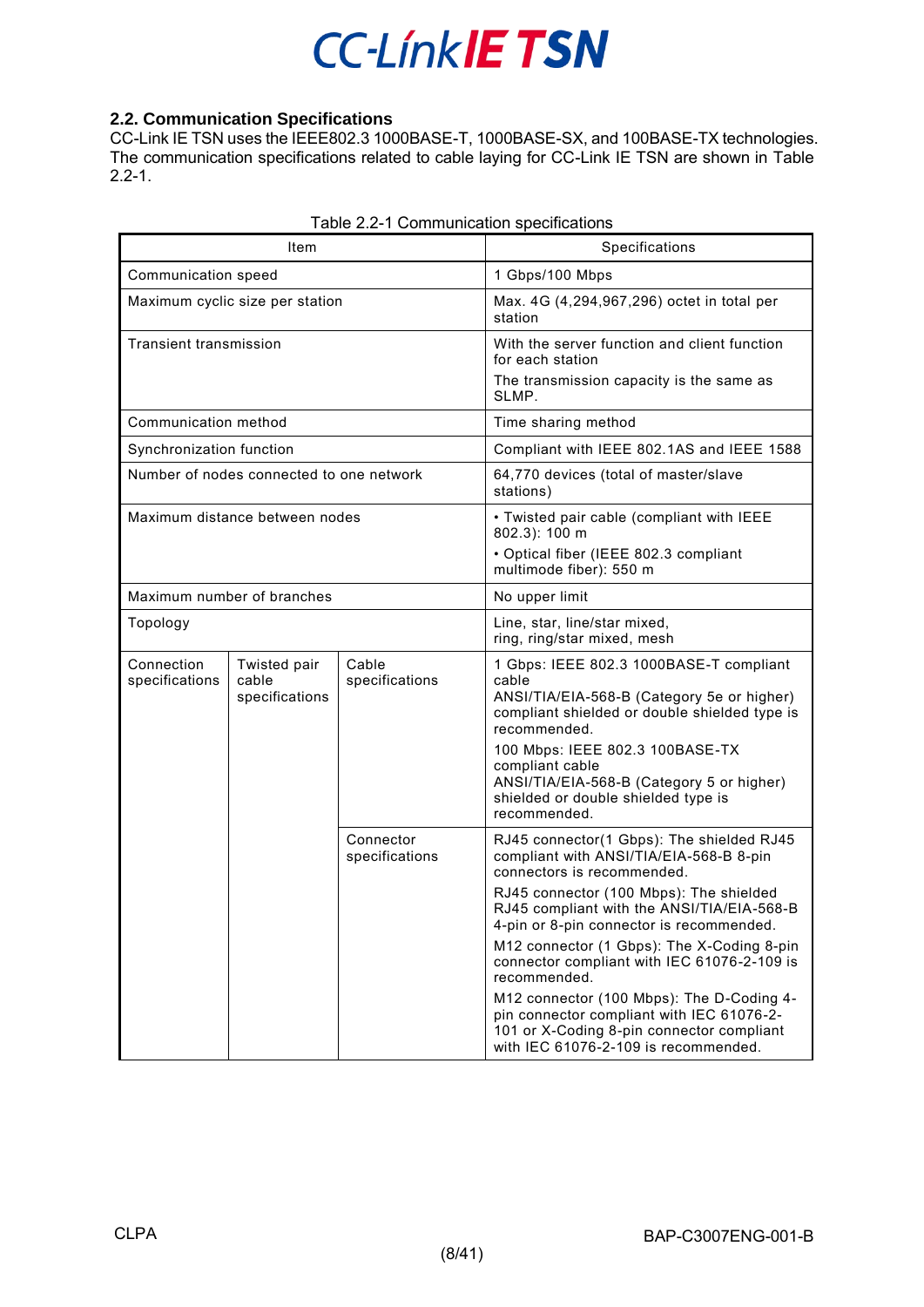|                              | Item                           |                                |                                | Specifications                                                               |
|------------------------------|--------------------------------|--------------------------------|--------------------------------|------------------------------------------------------------------------------|
| Connection<br>specifications | Optical fiber<br>cable         | Optical fiber<br>specification |                                | Optical fiber cable compliant with IEEE 802.3<br>1000BASE-SX (MMF)           |
|                              | specifications<br>$(1$ Gbps)   |                                | Standard                       | IEC 60793-2-10 Types A1a.1 (50/125 µm<br>multimode)                          |
|                              |                                |                                | Transmission<br>loss (max)     | 3.5 (dB/km) or less ( $\lambda$ = 850 nm)                                    |
|                              |                                |                                | Transmission<br>band (min)     | 500 (MHz/km) or higher ( $\lambda$ = 850 nm)                                 |
|                              |                                |                                | Optical fiber<br>specification | GI type plastic optical fiber cable (GI-POF)                                 |
|                              |                                |                                | Standard                       | Proposing IEC 60793-2-40 (core 55 µm,<br>external diameter 490 µm multimode) |
|                              |                                |                                | Transmission<br>loss (max)     | 100 (dB/km) or less ( $\lambda$ = 850 nm)                                    |
|                              |                                |                                | Transmission<br>band (min)     | 350 (MHz/km) or higher ( $\lambda$ = 850 nm)                                 |
|                              |                                |                                | Connector<br>specifications    | Duplex LC type connector                                                     |
|                              |                                |                                | Standard                       | IEC 61754-20: Type LC connector                                              |
|                              |                                |                                | Connection<br>loss             | $0.3$ (dB) or less                                                           |
|                              |                                |                                | Polished<br>surface            | PC polishing                                                                 |
|                              | Optical fiber<br>cable         | Optical fiber<br>specification |                                | SI type plastic optical fiber cable (SI-POF)                                 |
|                              | specifications<br>$(100$ Mbps) |                                | Standard                       | $\overline{\phantom{a}}$                                                     |
|                              |                                |                                | Transmission<br>loss (max)     | 170 (dB/km) or less ( $\lambda$ = 650 nm)                                    |
|                              |                                |                                | Transmission<br>band (min)     | 10 (MHz/km) or higher ( $\lambda$ = 650 nm)                                  |
|                              |                                |                                | Connector<br>specifications    | SI type plastic clad fiber cable (SI-PCF)                                    |
|                              |                                |                                | Standard                       |                                                                              |
|                              |                                |                                | Transmission<br>loss (max)     | 19 (dB/km) or less ( $\lambda$ = 650 nm)                                     |
|                              |                                |                                | Transmission<br>band (min)     | 14 (MHz/km) or higher ( $\lambda$ = 850 nm)                                  |
|                              |                                |                                | Connector<br>specifications    | F07 type connector                                                           |
|                              |                                |                                | Standard                       | IEC 61754-16: Type PN connector                                              |
|                              |                                |                                | Connection<br>loss             | 0.8 (dB) or less (for master fiber)                                          |
|                              |                                |                                | Polished<br>surface            | Not defined                                                                  |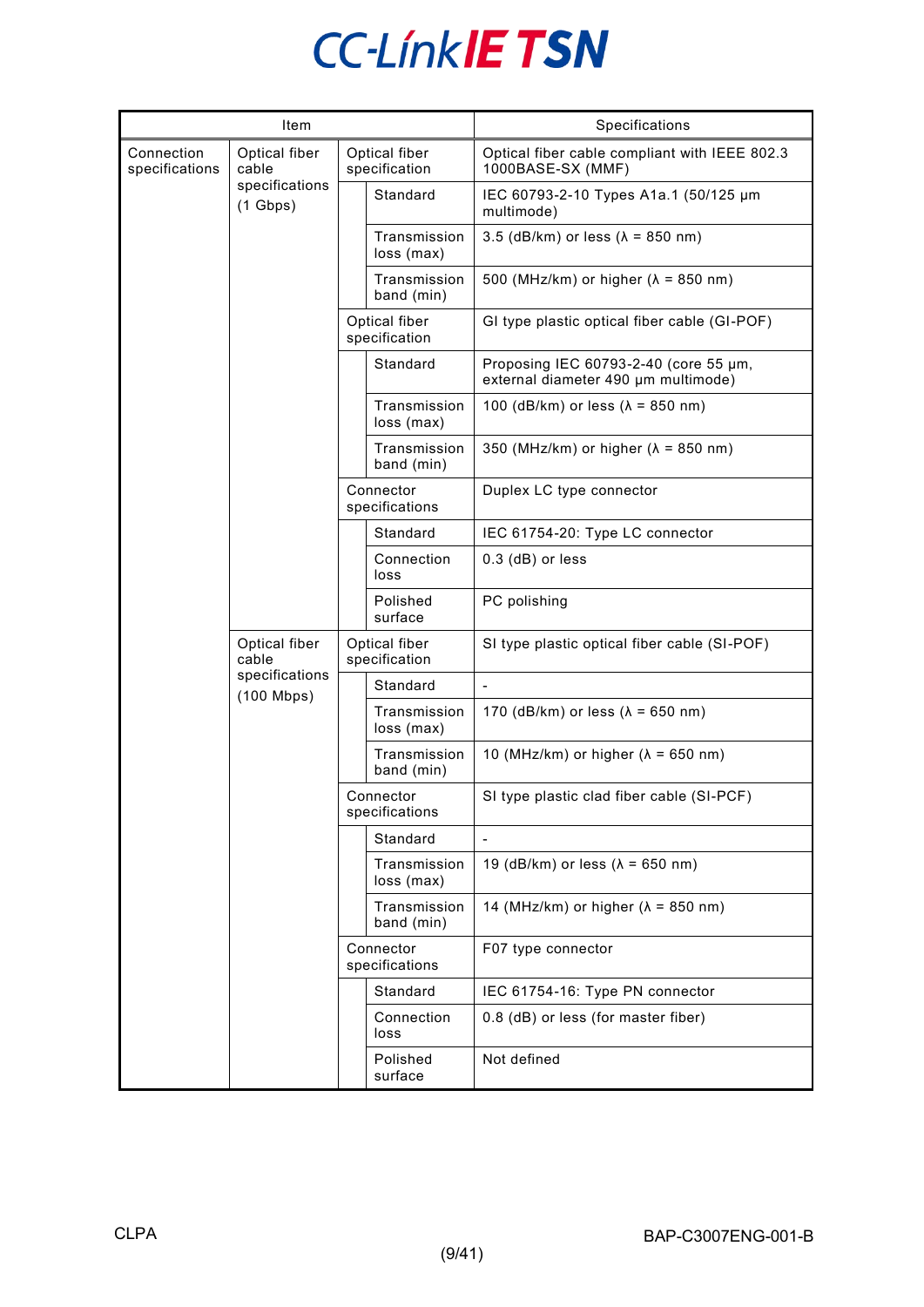### <span id="page-9-0"></span>**2.3. Topology**

The topologies that can be configured with CC-Link IE TSN are line, star, line/star mixed, ring, ring/star mixed, and mesh. Star wiring uses switches and ring/star mixed and mesh wiring use switches compliant with IEEE802.1CB. Note that the applicable topology may differ depending on the device. For the details of the function, performance, and system configuration, check the specifications of the devices and switches to be used. Use a recommended cable even for a connection cable between switches.

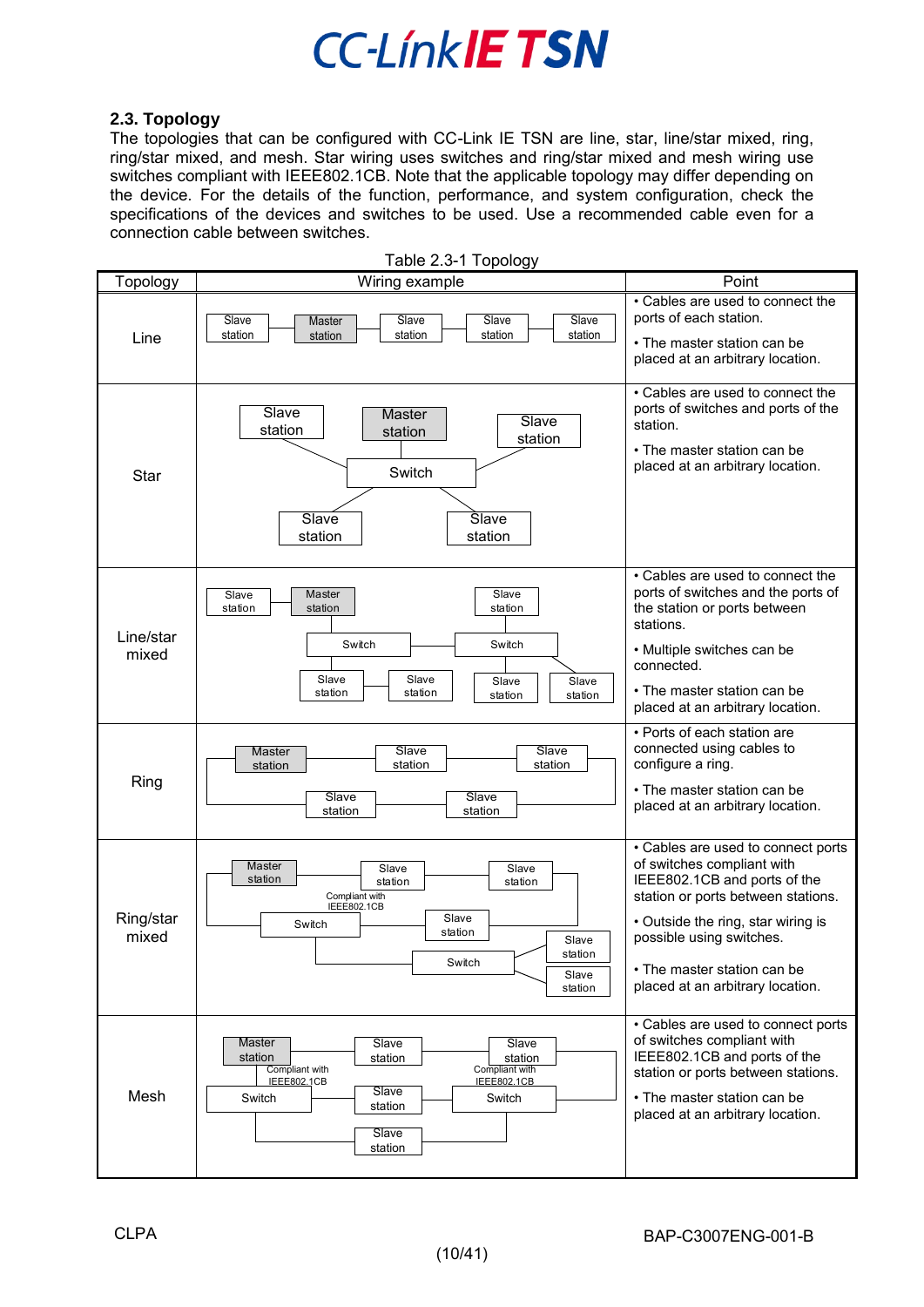A wiring example in which 1 Gbps compatible devices and 100 Mbps compatible devices coexist is shown below. When 1 Gbps compatible devices and 100 Mbps compatible devices coexist, the performance of the entire network is equivalent to 100 Mbps. Depending on the device, a switch may be required to connect between a 1 Gbps compatible device and a 100 Mbps compatible device.

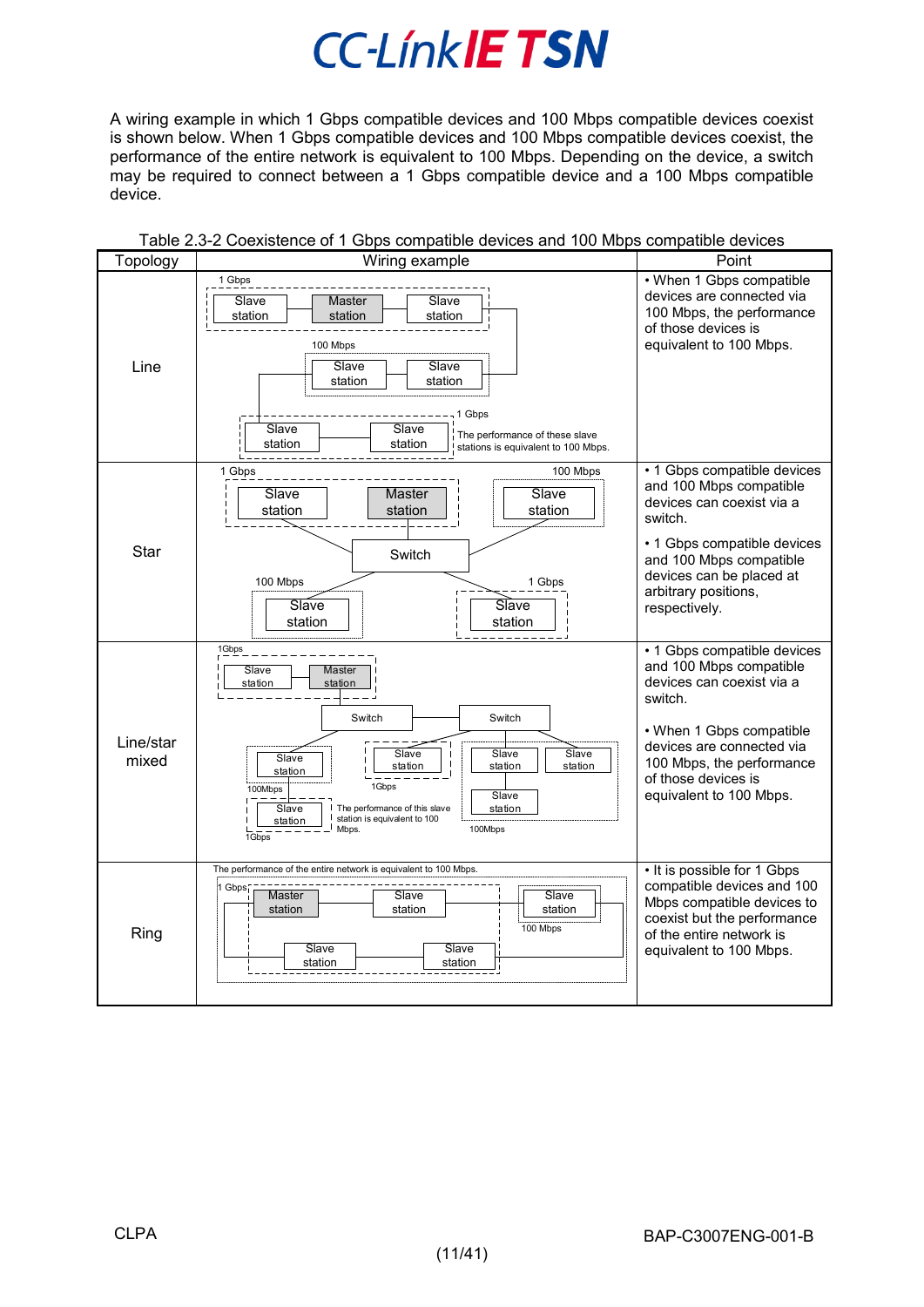When multiple authentication classes coexist, the function/performance of part or all of the network is equivalent to that of the lower authentication class. If the master station has the lower authentication class, the function and performance of the entire network is equivalent to that of the lower authentication class.

|     | O: Required, -: Optional   |                                  |                      |            |  |  |
|-----|----------------------------|----------------------------------|----------------------|------------|--|--|
|     |                            |                                  | Authentication class |            |  |  |
| No. |                            | <b>Function</b><br>Conditions    |                      | B          |  |  |
| 1   | Receive/relay              | Full rate receive/relay (*1)(*2) |                      |            |  |  |
| 2   | Supported standard         | Compliant with IEEE 1588         | ∩                    | ∩          |  |  |
|     |                            | Compliant with IEEE 802.1AS      |                      | ∩          |  |  |
|     |                            | Compliant with IEEE 802.1Qbv     |                      | ◯          |  |  |
| 3   | Synchronization accuracy   | 1 µs or lower                    |                      | $O(^{*}4)$ |  |  |
| 4   | <b>Cyclic transmission</b> | Unicast                          | ∩                    | ∩          |  |  |
|     |                            | Broadcast/multicast              | $-(*3)$              | ◯          |  |  |
| 5   | Transient transmission     | NRSV-Transient                   | O                    |            |  |  |

\*1 1 port: Receive, 2 or more ports: Receive and relay

\*2 Any communication speed equal to or higher than 100 Mbps is available.

\*3 Multicast implementation is necessary for the local station.

\*4 To guarantee the accuracy of 1 µs for the time synchronization, configure a system only with authentication class B products.

In this case, do not place an authentication class A product (including a switch) between authentication class B products.

| Table 2.0 <del>-4</del> OUCABIGHCC OF BUILIGHTGEOFF CR33C3 |                                                                                                                                                                                                                       |                                                                                                                                                               |                                                                                                                                                                  |  |  |  |
|------------------------------------------------------------|-----------------------------------------------------------------------------------------------------------------------------------------------------------------------------------------------------------------------|---------------------------------------------------------------------------------------------------------------------------------------------------------------|------------------------------------------------------------------------------------------------------------------------------------------------------------------|--|--|--|
| Topology                                                   | Wiring example                                                                                                                                                                                                        |                                                                                                                                                               | Point                                                                                                                                                            |  |  |  |
| Line                                                       | Class A<br>Class B<br>Class B<br>Slave<br>Master<br>Slave<br>station<br>station<br>station<br>The functionality and performance of this slave station are<br>equivalent to that of the authentication class A.        | • When authentication class A<br>devices coexist, the<br>function/performance of<br>subsequent devices is<br>equivalent to that of<br>authentication class A. |                                                                                                                                                                  |  |  |  |
|                                                            | Class A<br>Class B<br>Class B<br>Slave<br>Slave<br><b>Master</b><br>station<br>station<br>station<br>The functionality and performance of the entire network are<br>equivalent to that of the authentication class A. | Class B<br>Slave<br>station                                                                                                                                   | • When the master station is<br>authentication class A, the<br>function/performance of the<br>entire network is equivalent to<br>that of authentication class A. |  |  |  |

### Table 2.3-4 Coexistence of authentication classes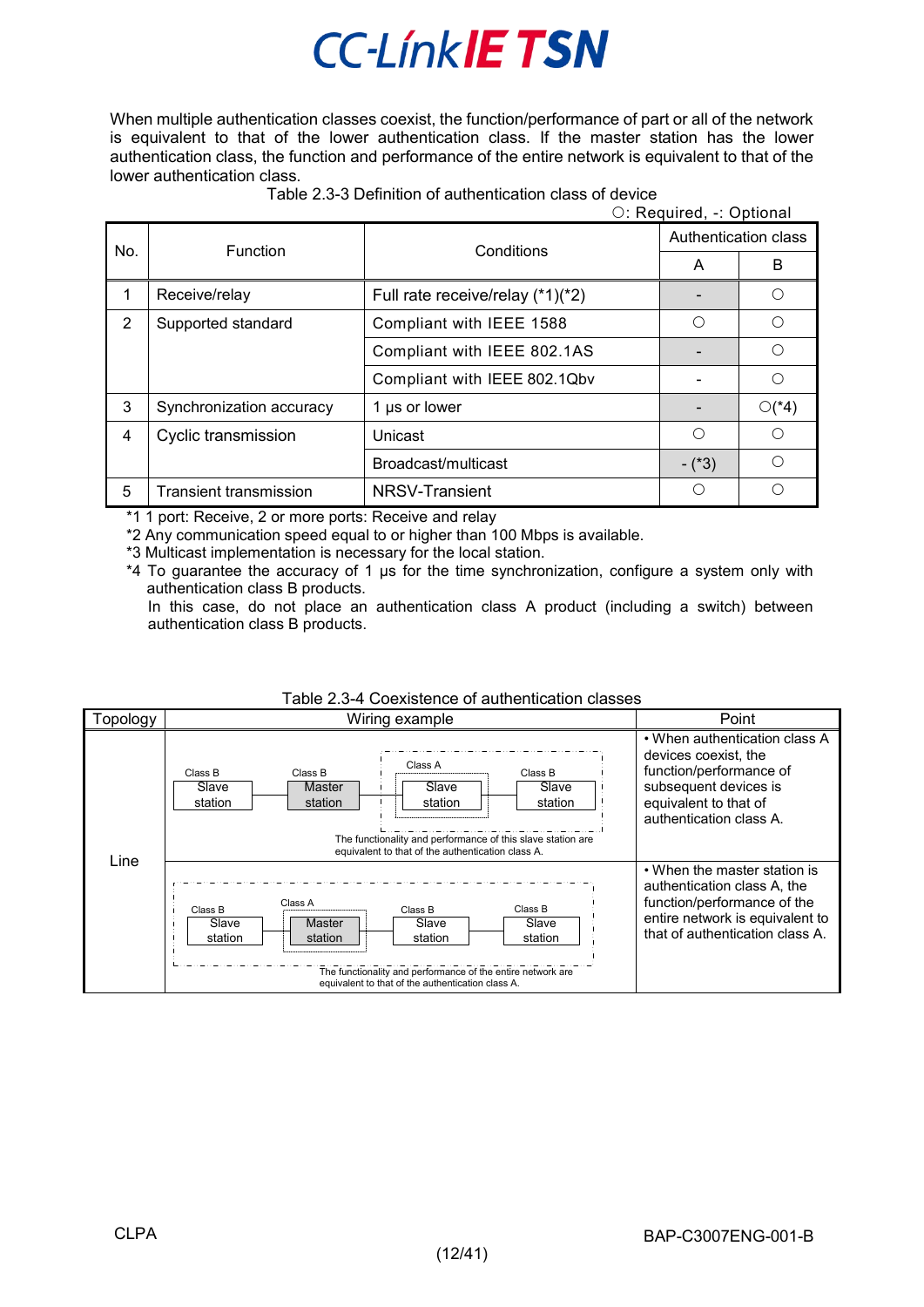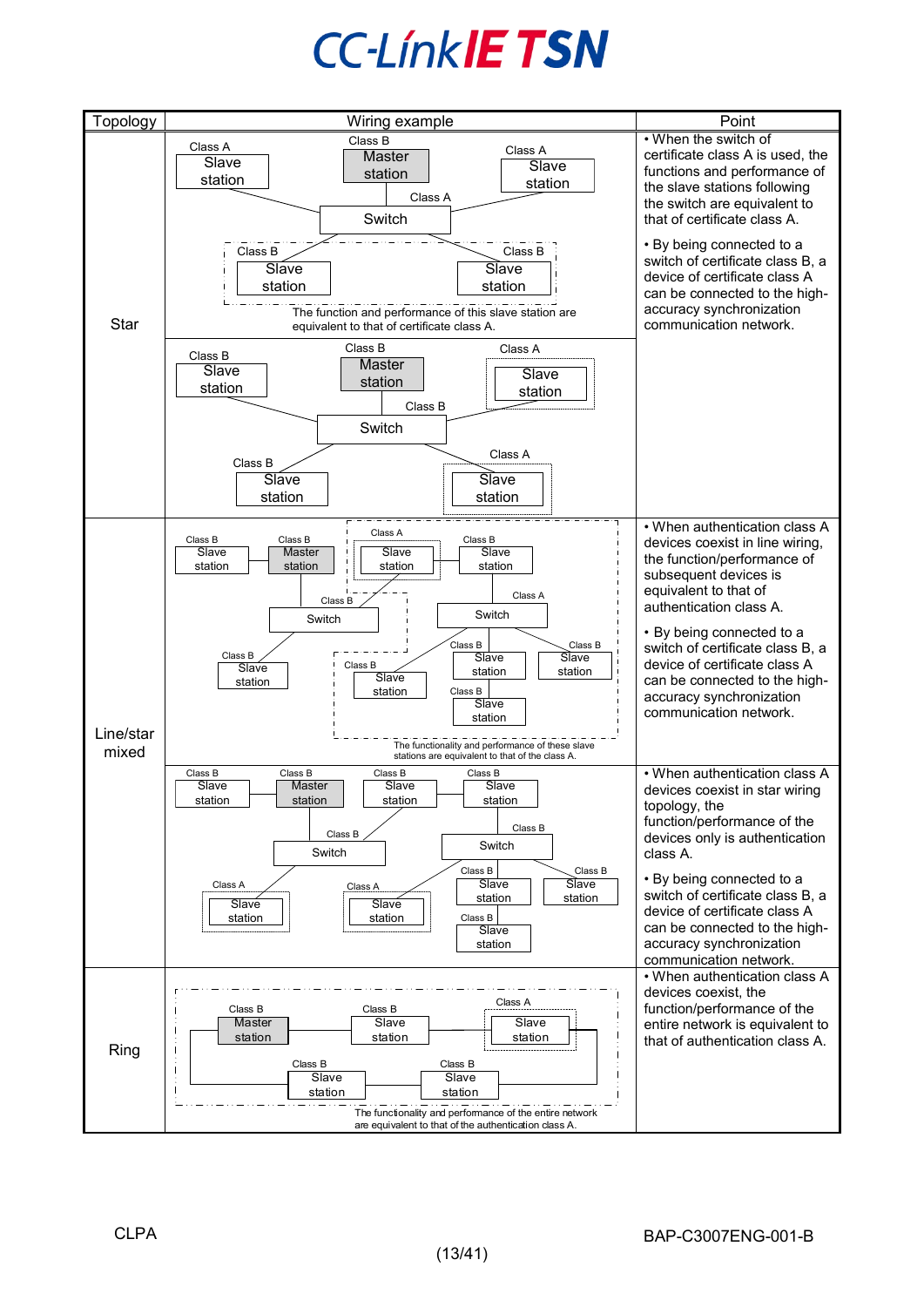

### <span id="page-13-0"></span>**3. TWISTED PAIR CABLE**

### <span id="page-13-1"></span>**3.1. Selecting Devices to Be Connected**

It is recommended to use products that passed the CLPA test.

When selecting cables and connectors, make sure that they are the proper combinations with respect to wire conductor size (AWG), conductor structure (single-wire, twisted-wire), outer diameter of insulator, external diameter of cable, shielding, category, and others. For details, refer to Section 3.2.3.

### <span id="page-13-2"></span>**3.1.1. Cable**

For CC-Link IE TSN, twisted pair cables compliant with the ANSI/TIA/EIA-568-B standard can be used.

|                       |                                                                                                   | Table 3.1-T Recommended cables for CC-Link IE T3N                                            |                                        |                                                                                                                                                                                     |                 |                                                                                                                              |                                |
|-----------------------|---------------------------------------------------------------------------------------------------|----------------------------------------------------------------------------------------------|----------------------------------------|-------------------------------------------------------------------------------------------------------------------------------------------------------------------------------------|-----------------|------------------------------------------------------------------------------------------------------------------------------|--------------------------------|
|                       | Item                                                                                              | Specifications                                                                               |                                        |                                                                                                                                                                                     |                 |                                                                                                                              |                                |
|                       | Cable types                                                                                       | 4-pair branched cable<br>Shielded or double shielded type                                    |                                        |                                                                                                                                                                                     |                 |                                                                                                                              |                                |
|                       | Compliant standard                                                                                | ANSI/TIA/EIA-568-B<br>1 Gbps: Category 5e or higher<br>100 Mbps: Category 5 or higher        |                                        |                                                                                                                                                                                     |                 |                                                                                                                              |                                |
|                       | Number of core wires                                                                              | 1 Gbps: 8 cores (4 pair twist)<br>100 Mbps: 8 cores (4 pair twist) or 4 cores (2 pair twist) |                                        |                                                                                                                                                                                     |                 |                                                                                                                              |                                |
| Cross section example | Shield type<br>Conductor-<br>▩<br>۵<br>۸<br>0<br>8<br>◎<br>▩<br>Cable jacket                      | 1st core wire<br>2nd core wire<br>Shield                                                     | Type<br>Shielded<br>Double<br>shielded | Core wire identification<br>(insulator color)<br>1st core wire<br><b>Blue</b><br>Orange<br>Green<br><b>Brown</b><br>Aluminum tape<br>Annealed copper<br>wire braid<br>Aluminum tape | Shield material | 2nd core wire<br>White/Blue<br>White/Orange<br>White/Green<br>White/Brown<br>$\blacksquare$<br>Annealed copper<br>wire braid |                                |
|                       | Double shielded type<br>Conductor~<br>G<br>▩<br>$\circledast$<br>۵<br>@<br>▩<br>⊜<br>Cable jacket | 1st core wire<br>2nd core wire<br>Double shield                                              | Conductor<br>Cable jacket              | ۸<br>Ø<br>@<br>6<br>0                                                                                                                                                               | ó               | 1st core wire                                                                                                                | 2nd core wire<br>Double shield |

Table 3.1-1 Recommended cables for CC-Link IE TSN

Note) • When wiring a long distance, use a single-wire conductor cable of 24 AWG or higher. For details, refer to Section 3.2.

• When wiring a short distance, to prevent stress on the connector connecting part it is recommended to use a twisted-wire conductor cable or a movable cable that is flexible and easy to handle.

- When constructing an installation route with a special environment inside a factory (for example: heat-resistant, oil-resistant or moving part), select environmentally friendly materials. For the environmental resistance of each material, refer to the specifications of each manufacturer.
- In accordance with the communication environment in the factory, select either shielded or double shielded type. Compared to the shielded type, the double shielded type has enhanced shielding performance.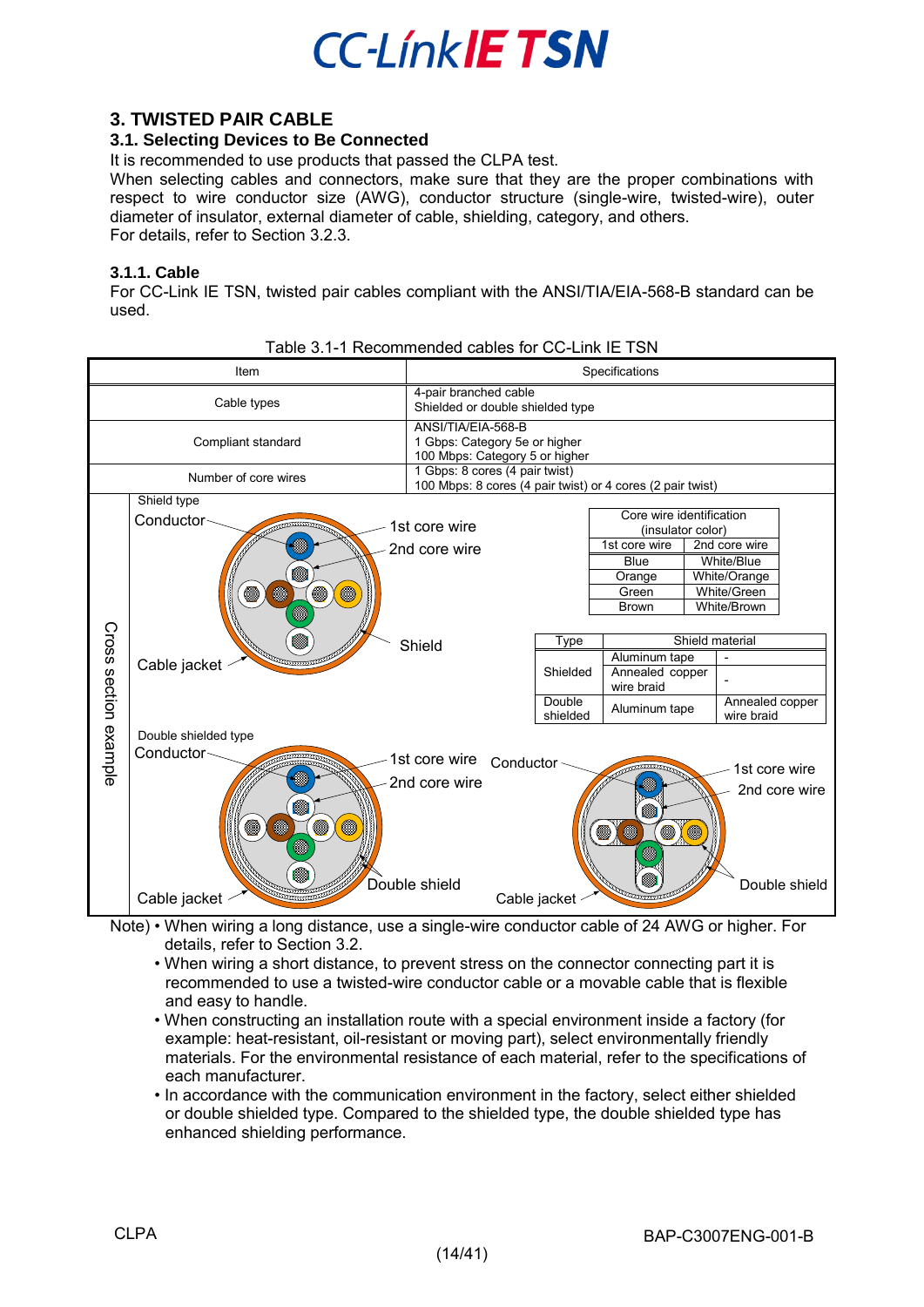

### <span id="page-14-0"></span>**3.1.2. Connector**

Use RJ45 connectors with shielding compliant with ANSI/TIA/EIA-568-B. Category 5e or higher connectors are recommended.

For M12 connectors (1 Gbps), use 8-pole X-Coding connectors compliant with IEC 61076-2-109. For M12 connectors (100 Mbps), use 4-pole D-Coding connectors compliant with IEC 61076-2-101 or 8-pole X-Coding connectors compliant with IEC 61076-2-109.

#### <span id="page-14-1"></span>**3.1.3. Relay connector**

Use relay connectors compliant with the ANSI/TIA/EIA-568-B (Category 5e) RJ45 jack specification. For M12 connectors, use relay connectors compliant with IEC 61076-2-101 or IEC 61076-2-109. Also, use relay connectors with shielding.

### <span id="page-14-2"></span>**3.1.4. Switch**

For CC-Link IE TSN, switches that satisfy the authentication conditions shown in [Table 3.1-2](#page-14-3) are recommended. The repeater HUB is not available.

In order to guarantee highly accurate synchronous communication, use authentication class B switches. When a ring/star mixed or mesh wiring topology is used, use switches compliant with IEEE802.1CB.

<span id="page-14-3"></span>

|   |                           |                                            | $\circ$ : Required, -: Optional |             |  |
|---|---------------------------|--------------------------------------------|---------------------------------|-------------|--|
|   | No.<br>Compliant standard |                                            | Authentication class            |             |  |
|   |                           |                                            | A                               | B           |  |
| 1 | Link-up/relay             | Compliant with 1000BASE-T<br>(IEEE802.3ab) | $\circ$ (*)                     | $\circ$ (*) |  |
|   |                           | Compliant with 100BASE-TX<br>(IEEE802.3u)  |                                 |             |  |
|   |                           | Auto MDI/MDI-X                             | ∩                               | ∩           |  |
|   |                           | Auto negotiation                           | ∩                               | ∩           |  |
| 2 | Supported standard        | Compliant with IEEE1588                    |                                 | ∩           |  |
|   |                           | Compliant with IEEE802.1AS                 |                                 | ∩           |  |
| 3 | Synchronization accuracy  | 1 µs or lower                              |                                 | ∩           |  |
| 4 | Time aware Queuing        | Compliant with IEEE802.1Qbv                |                                 |             |  |

### Table 3.1-2 Definition of switch authentication class

\* Must be compliant with one or both of them.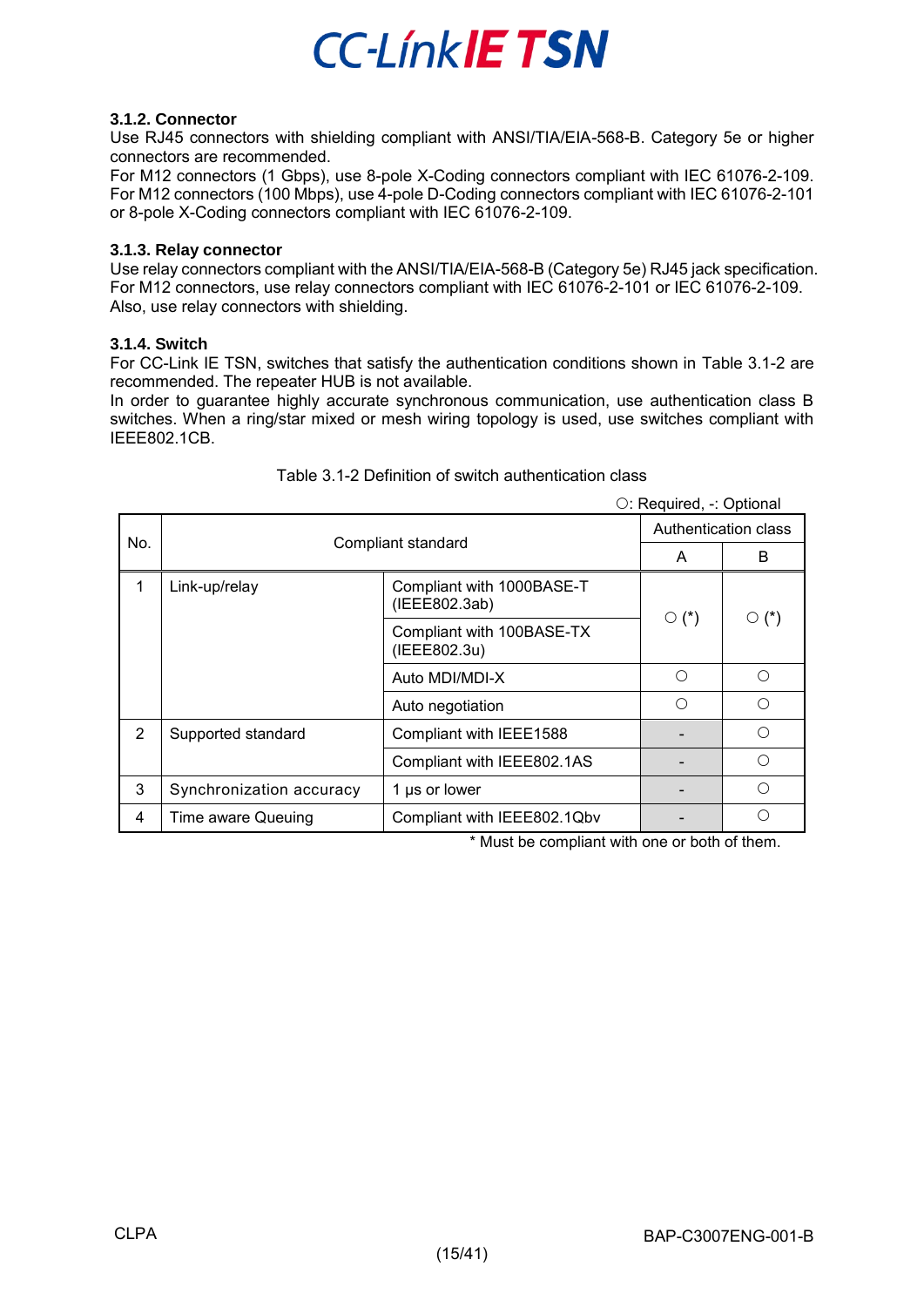

### <span id="page-15-0"></span>**3.2. Checking Wiring**

Wiring between devices (or switches) of CC-Link IE TSN should be compliant with ANSI/TIA/EIA-568 Category 5e. When installing, confirm the following items.

- 1) Wiring length (see Section 3.2.1)
- 2) Number of connectors (see Section 3.2.2)
- 3) Connection between connectors (plug/jack) and cable (See Section 3.2.3.)
- 4) Transmission characteristics (see Section 3.2.4.)

### <span id="page-15-1"></span>**3.2.1. Wiring length**

In the CC-Link IE TSN specification, the maximum physical wiring length between devices is 100 m. (Devices means the CC-Link IE TSN devices or switches. Passive components such as connectors connecting cables are not included in the device and are considered part of the wiring.) In the ANSI/TIA/EIA-568-B standard which specifies the wiring specifications, the wiring between devices is called a channel. Assuming a state of combining cables and connectors, the transmission characteristics of the channel are specified apart from the transmission characteristics of the connector alone.

In the example in [Figure 3.2-1,](#page-15-2) there are five channels in total connecting the devices, the wiring length of each channel is 100 m or less, and each channel is required to satisfy the transmission characteristics specification.



Figure 3.2-1 Wiring length

<span id="page-15-2"></span>Wiring between devices, that is, the transmission characteristics of each channel must satisfy the channel specification value. Depending on the type of cable and the ambient temperature, it may not be possible to extend the wiring up to 100 m. In particular, the total amount of insertion loss and propagation delay of the wiring ports (cables, connectors) used needs to be the specification value of the channel or less. For details, refer to 3.2.4.Transmission characteristics.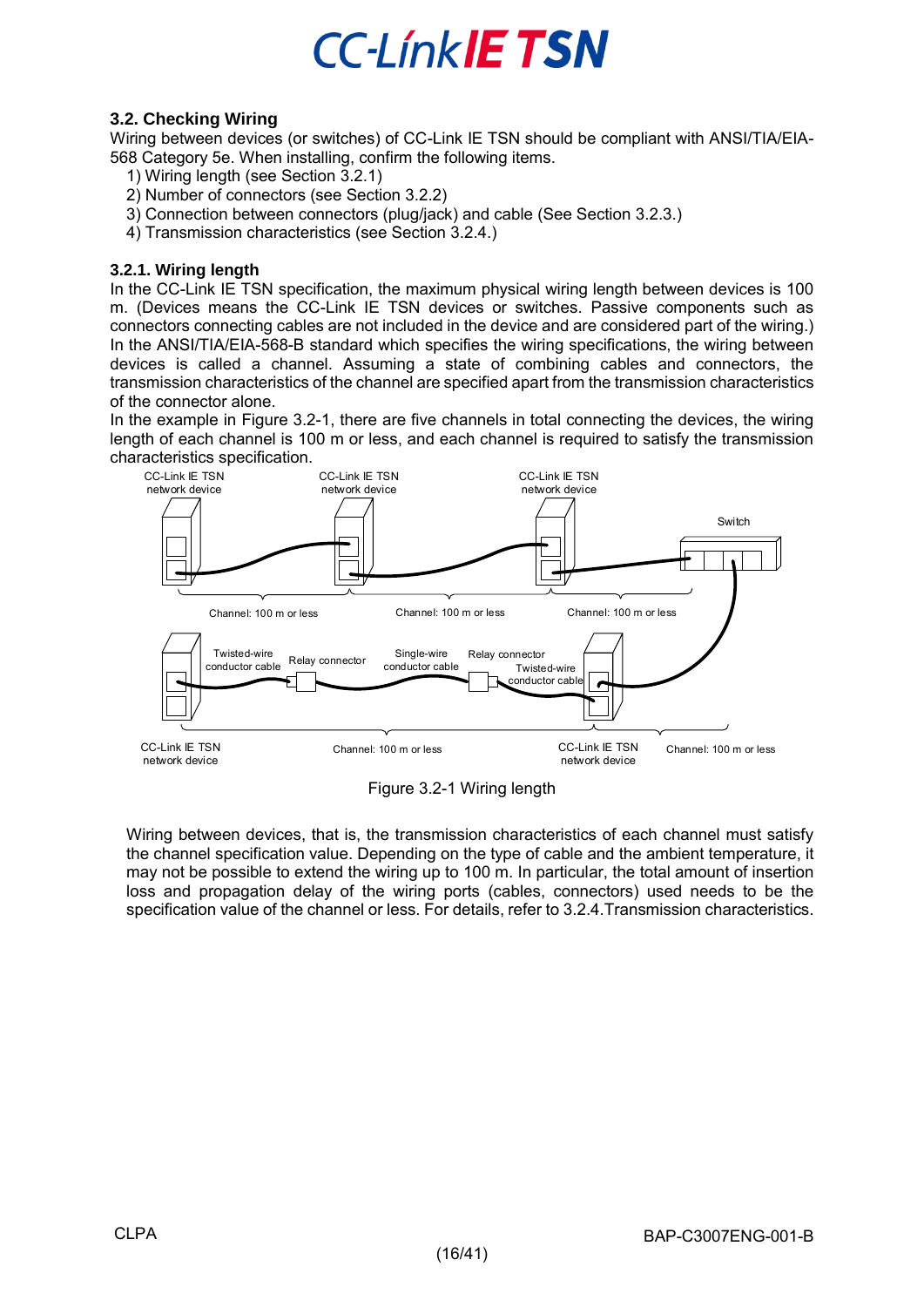In particular, use care with regard to the following cases.

• For twisted-wire conductor cables

Generally, twisted-wire conductor cable has a large insertion loss and may not satisfy the insertion loss specification of the channel when the wire is extended 100 m.

In Category 5e of ANSI/TIA/EIA-568-B, the specification value of the channel is specified by assuming the state of a combination of a 90 m single-wire conductor cable and 10 m twisted-wire conductor cable. Since the insertion loss of the twistedwire conductor cable is larger than that of the single-wire conductor cable, the transmittable distance becomes shorter. For details, check with the cable manufacturer.

When wiring a long distance, use a single-wire conductor cable.

• When the conductor size is thin

Generally, when the conductor is thinner than 24 AWG (0.5 mm), the insertion loss is large and the transmittable distance becomes short.

- For special cables, such as for moving sections Before use, check the transmission characteristics (especially insertion loss and propagation delay) and the transmittable distance indicated by the cable manufacturer.
- When multiple cables are connected

For example, if a device is installed inside the panel and short cables are used in the panel, the cable length, insertion loss, and propagation delay inside the panel also need to be taken into account. In addition, when connecting multiple cables using a relay connector (jack - jack) or the like, it is necessary to take into consideration insertion loss and propagation delay of all cables and connectors between the devices.

• When the ambient temperature is high

The maximum length between devices varies depending on the temperature environment (cable installation environment). Decide the cable length between devices based on [Table 3.2-1.](#page-17-3) For details, calculate the insertion loss between devices according to "3.2.4. Transmission characteristics" and confirm that it is within the specified value.

The higher the temperature, the larger the insertion loss of the cable and the shorter the transmittable distance becomes. As an example of typical shielded cables, insertion loss increases by about 0.2% per 1°C. The specified insertion loss value of the cable is usually based on at 20°C. When the cable becomes hot even partially, it is necessary to satisfy the specified insertion loss in the state where the temperature has risen.

Also, if there is no margin to the channel specification value at 20°C, there is a risk of exceeding the specified insertion loss value due to changes in the ambient temperature. Calculate the insertion loss of cable at high temperature based on the temperature coefficient specification of the cable manufacturer.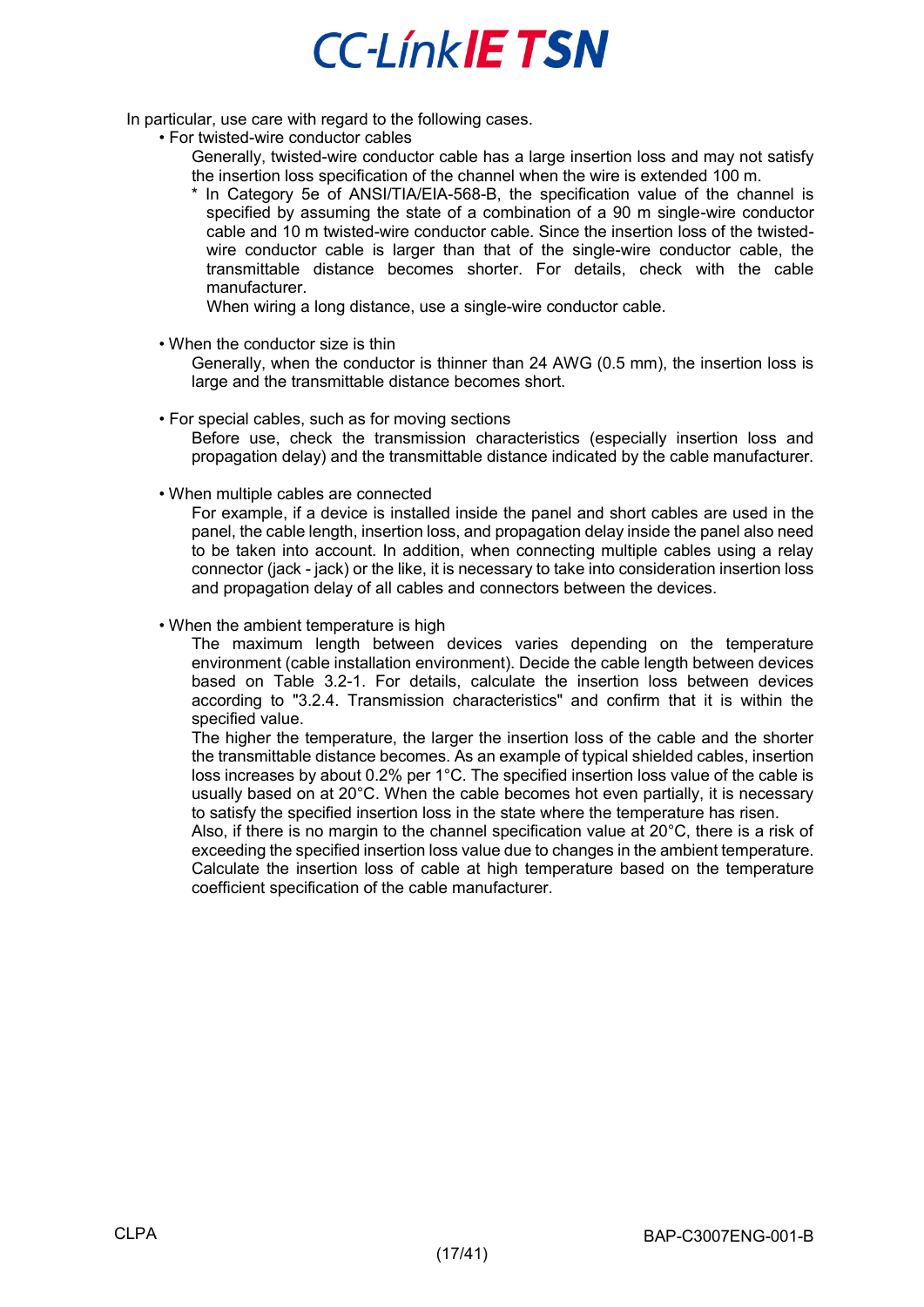| Cable ambient             | Maximum cable | Maximum length between cables [m]              |
|---------------------------|---------------|------------------------------------------------|
| temperature $(^{\circ}C)$ | length[m]     | (channel including patch cord in Figure 3.2-2) |
| 20                        | 90.0          | 100.0                                          |
| 25                        | 89.5          | 99.5                                           |
| 30                        | 88.5          | 98.5                                           |
| 35                        | 87.7          | 97.7                                           |
| 40                        | 87.0          | 97.0                                           |
| 45                        | 86.5          | 96.5                                           |
| 50                        | 85.5          | 95.5                                           |
| 55                        | 84.7          | 94.7                                           |
| 60                        | 83.0          | 93.0                                           |

#### <span id="page-17-3"></span>Table 3.2-1 Temperature environment and maximum length between devices (example)

Reference Standard (ANSI/TIA/EIA-568-B.2-1 Annex G)

Condition[\)Table 3.2-1](#page-17-3) assumes a channel that includes a 10 m patch cord or device cords (in a 20°C environment), as shown in [Figure 3.2-2.](#page-17-4)



Figure 3.2-2 Temperature environment and channel configuration

### <span id="page-17-4"></span><span id="page-17-0"></span>**3.2.2. Number of connectors**

The number of connectors in one channel shall be four or less. However, confirm the following conditions.

• Plugs connected to the device at both ends of the channel are not counted. One plug and jack pair where cables are relayed is counted as one and make sure that the number of connectors is four or less.

If a relay connector (jack-jack) is used, calculate by assuming that the number of connectors is two with one relay connector.

#### <span id="page-17-1"></span>**3.2.3. Precautions on connectors and cable connections**

If wiring processing is insufficient, communication failure occurs easily due to deterioration of the waterproof performance of M12 connectors, poor contact between the cable and connector, and other reasons. Therefore, follow the processing procedure specified by the connector manufacturer and work with due care.

### **3.2.3.1. RJ45 connector**

<span id="page-17-2"></span>When connecting cables and connectors (plug/jack), follow the wiring method specified in the ANSI/TIA/EIA-568 standard and the wiring method/work procedure specified by the connector manufacturer.

In the ANSI/TIA/EIA-568 standard, the following T568A and T568B wiring patterns are specified. Other wiring methods can cause miswiring and there is a high risk of communication failure because the prescribed transmission characteristics cannot be obtained.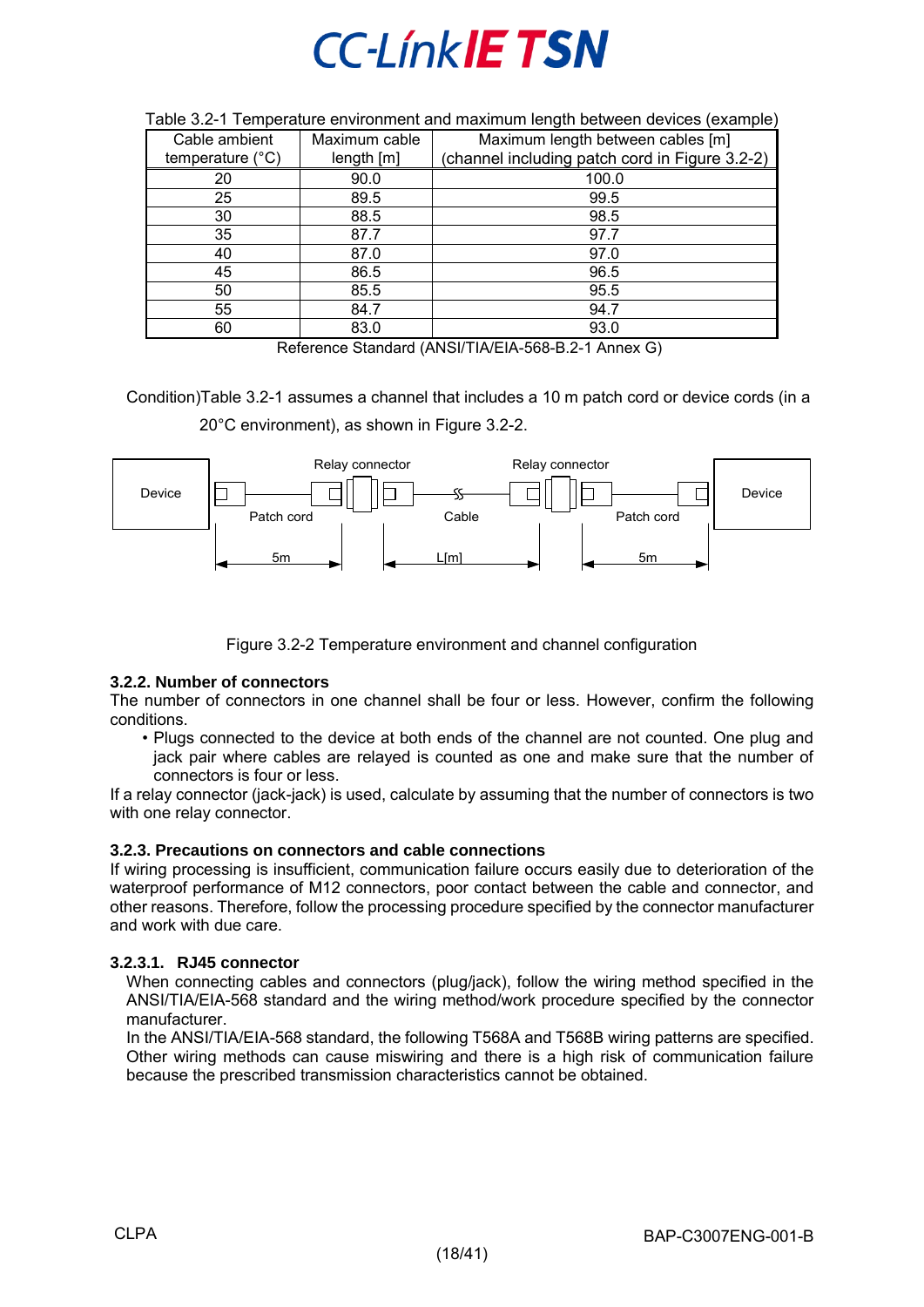

Figure 3.2-3 Connection to RJ45 Connector (Plug)

Unless otherwise specified, it is recommended to use the same connection (straight cable) at both ends of the cable. Pair 1 and 4 are NC in a cable whose number of core wires is 4-wire (2 twisted pairs).

### **3.2.3.2. M12 connector**

<span id="page-18-0"></span>Refer to the chart below for the wiring method used with M12 connectors (X-Coding) compliant with the IEC 61076-2-109 standard.

Be aware that the RJ45 connector and M12 connector are somewhat different in terms of the connection pin arrangement.



| Table 3.2-2 Comparison table for connection method used with an M12 (X-coding) connector |  |
|------------------------------------------------------------------------------------------|--|
| (RJ45/M12)                                                                               |  |

| Cable color scheme | Cable color scheme | RJ45 connection | M12 (X-Coding)     |
|--------------------|--------------------|-----------------|--------------------|
| T568A)             | (T568B)            | Pin No.         | connection Pin No. |
| White/Green        | White/Orange       |                 |                    |
| Green              | Orange             |                 |                    |
| White/Orange       | White/Green        |                 |                    |
| <b>Blue</b>        | <b>Blue</b>        |                 |                    |
| White/Blue         | White/Blue         |                 |                    |
| Orange             | Green              |                 |                    |
| White/Brown        | White/Brown        |                 |                    |
| <b>Brown</b>       | <b>Brown</b>       |                 |                    |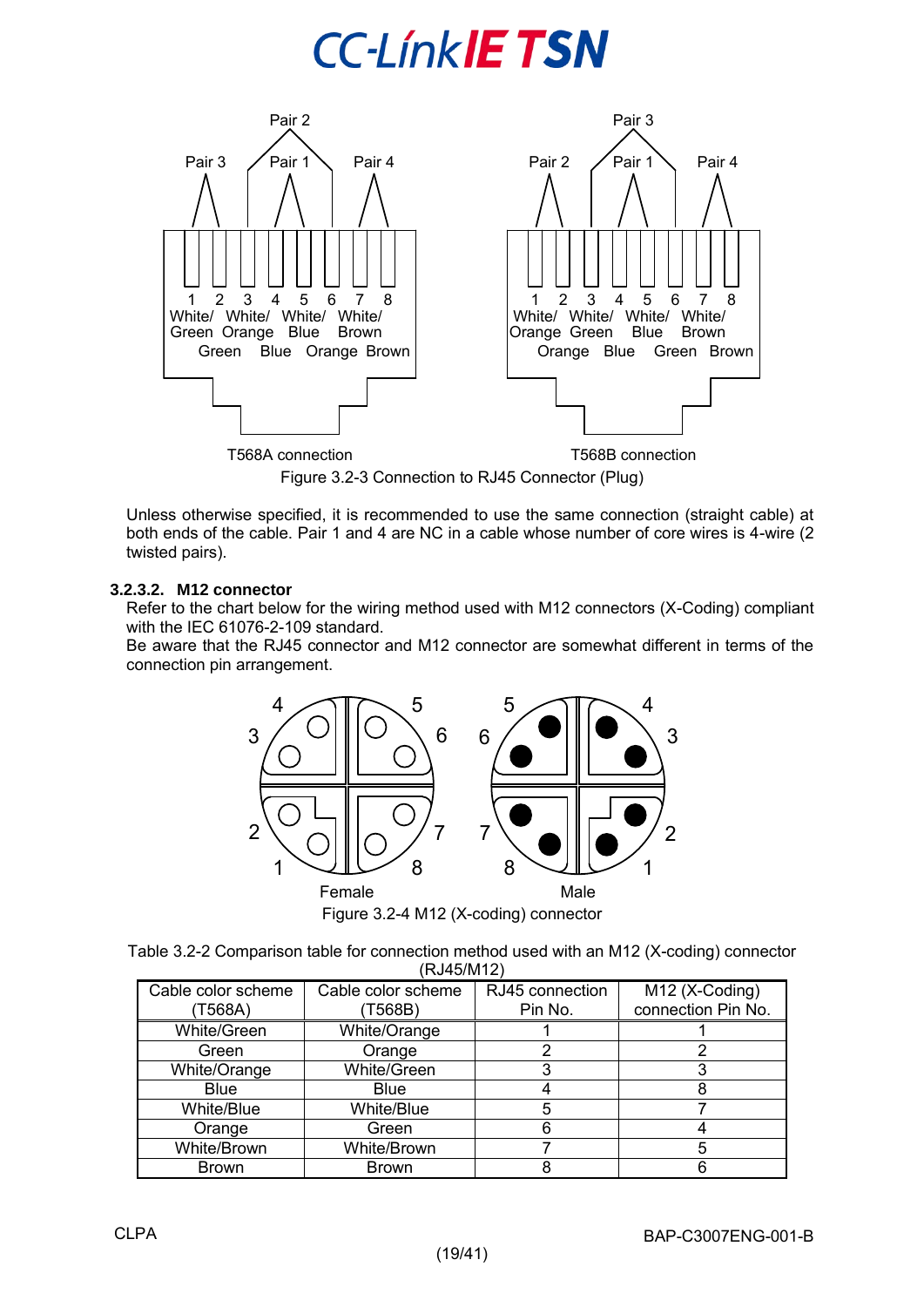

Refer to the chart below for the wiring method used for M12 connectors (D-Coding) compliant with the IEC 61076-2-101 standard.

Be aware that the RJ45 connector and M12 connector are somewhat different in terms of the connection pin arrangement.



Table 3.2-3 Comparison table for connection method used with an M12 (D-coding) connector (RJ45T/M12)

| Cable color scheme | Cable color scheme | RJ45 connection | M12 (D-Coding)     |
|--------------------|--------------------|-----------------|--------------------|
| T568A)             | T568B)             | Pin No.         | connection Pin No. |
| White/Green        | White/Orange       |                 |                    |
| Green              | Orange             |                 |                    |
| White/Orange       | White/Green        |                 | າ                  |
| <b>Blue</b>        | <b>Blue</b>        |                 | <b>NC</b>          |
| White/Blue         | White/Blue         | 5               | <b>NC</b>          |
| Orange             | Green              | հ               | 4                  |
| White/Brown        | White/Brown        |                 | <b>NC</b>          |
| <b>Brown</b>       | <b>Brown</b>       |                 | ΝC                 |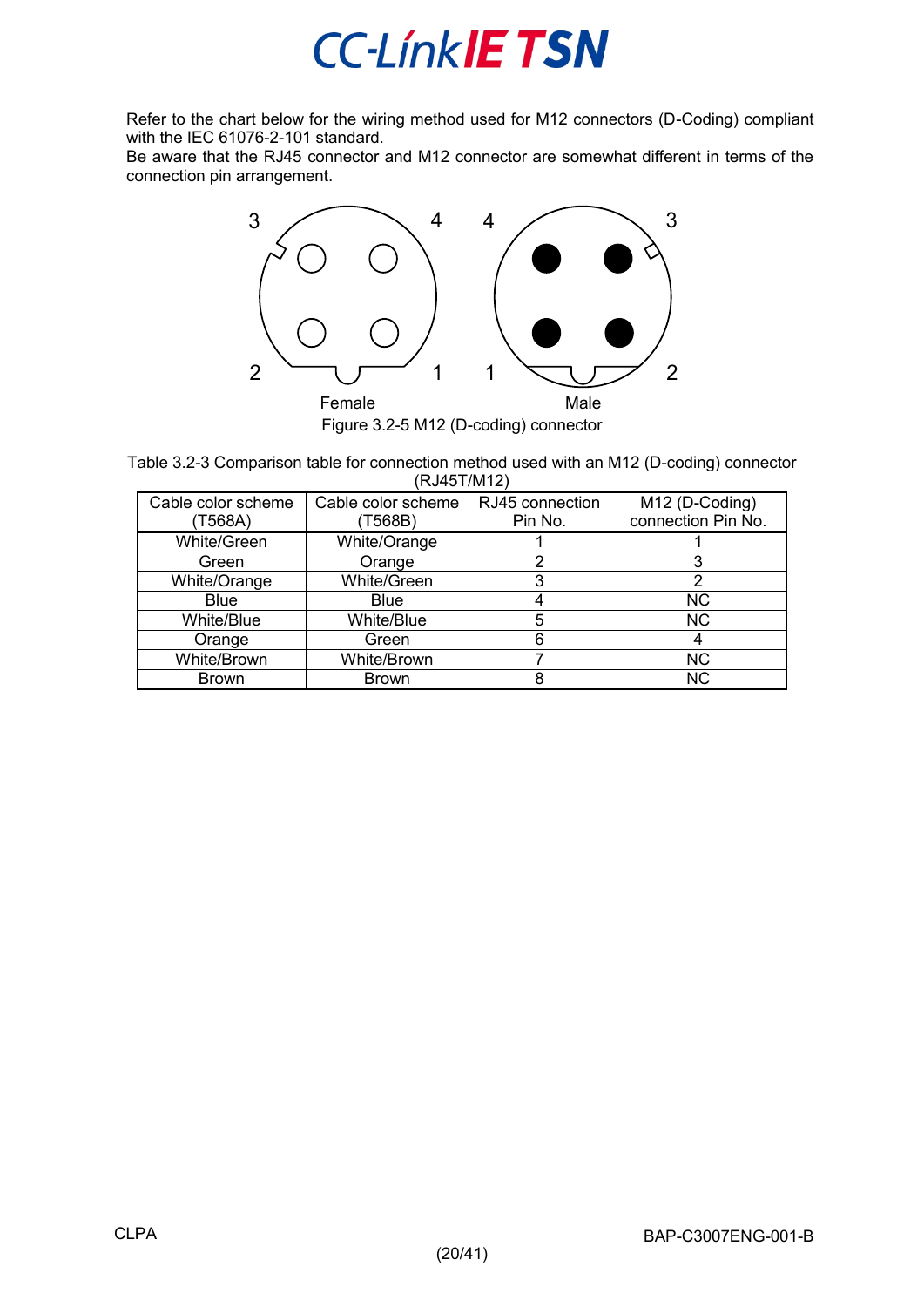### <span id="page-20-0"></span>**3.2.3.3. Precautions on connector connection**

If wiring processing is insufficient, communication failure occurs easily due to deterioration of the waterproof performance of M12 connectors, poor contact between the cable and connector, and other reasons. Therefore, follow the processing procedure specified by the connector manufacturer and work with adequate caution.

Make sure that the proper cable and connector combination are used in terms of the wire conductor size (AWG), conductor structure (single-wire, twisted-wire), external diameter of the insulator, external diameter of cable, shielding, category, and others.

### ● Cable conductor structure

Cables are classified into single-wire and twisted wire, and also connector types include singlewire, twisted wire, and the type for both wires. Therefore, check that the connection is appropriate.

Certain combinations cannot be used. For example, a single-wire cable cannot be combined with a connector for twisted wire.

Refer to Appendix "A1. Conductor Structure of Cable for FA".

● External diameter of cable

Check that the combination of cable external diameter and connector is appropriate. If the external diameter range is not appropriate, there is a risk of breakage of the connector or a decrease in the cable retention strength.

- Shield and shielded line processing In accordance with the treatment procedure of the connector manufacturer, connect the shield of the connector and the shield wire of the cable tightly.
- Pin terminal height (Crimp Height) For RJ45 connectors of the type that push the pin terminal, it is important that the pin terminal height (crimp height) is uniform and within the specified value. Crimp height outside the specified value could cause communication failure. Refer to Appendix "A2. Pin Terminal Height (Crimp Height)".
- Dedicated tool

Always use the special tools specified by the connector manufacturer, if any.

Failure to do so could cause incorrect wire connection.

Also, in some cases normal wiring cannot be performed due to deterioration or breakage of special tools. Therefore, perform periodic inspection of special tools.

● Reprocessing of connectors

Re-treatment of connector is not recommended.

If a connector is re-treated, communication errors may occur due to deformation or breakage of the connector.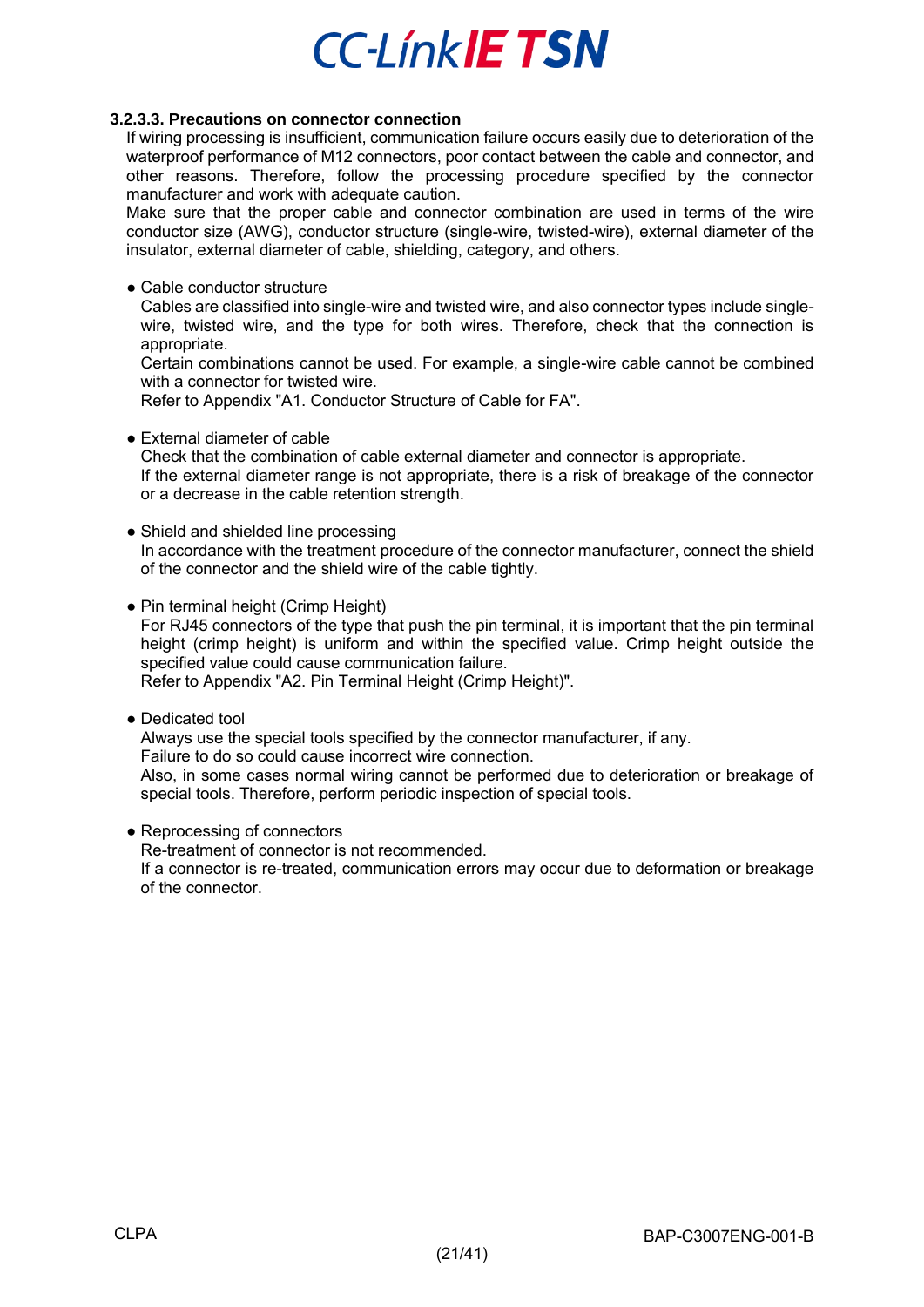### <span id="page-21-0"></span>**3.2.4. Transmission characteristics**

The wiring between devices must meet the transmission characteristic standard of the channel of the ANSI/TIA/EIA-568-B Category 5e standard. Even if wiring is performed using wiring materials (cables and connectors) that meet the Category 5e standard, if the construction method is inappropriate, the transmission characteristic standard of the channel may not be satisfied. When wiring is completed, it is recommended to use a field tester to measure and check whether the specification values are satisfied.

The main transmission characteristics specified in the Category 5e standard include the following items. Refer to the ANSI/TIA/EIA-568-B Category 5e standard for details of the specification values.

- Insertion loss (IL)
- Near end crosstalk (NEXT)
- Power sum near end crosstalk (PSNEXT)
- Equal level far end crosstalk (ELFEXT)
- Power sum equal level far end crosstalk (PSELFEXT)
- Return loss (RL)
- Propagation delay
- Delay skew

Of the above, insertion loss and propagation delay can be roughly calculated from the specification values of the cable and the connectors used for wiring. In particular, when using the cable at a length close to the standard upper limit of 100 m, if using a special cable such as a cable for movable parts or a cable with a small conductor size, or if using a cable under an environment where the ambient temperature is particularly high, it is necessary to confirm beforehand whether the specification values of the channel are satisfied with the configuration to be wired and the ambient temperature.

If on calculation it does not satisfy the specification values of the channel, to meet the channel specification values review the layout and shorten the total length of the wiring, shorten as short as possible the length of wiring that uses a cable with a small conductor size or a cable for a movable part, or use cables with a smaller insertion loss or propagation delay, and others. If this is not possible, consider inserting a switch or the like in the middle.

Also, for items other than insertion loss and propagation delay, it is impossible to calculate easily from the cable/connector specification value, and it is necessary to measure using items such as a field tester.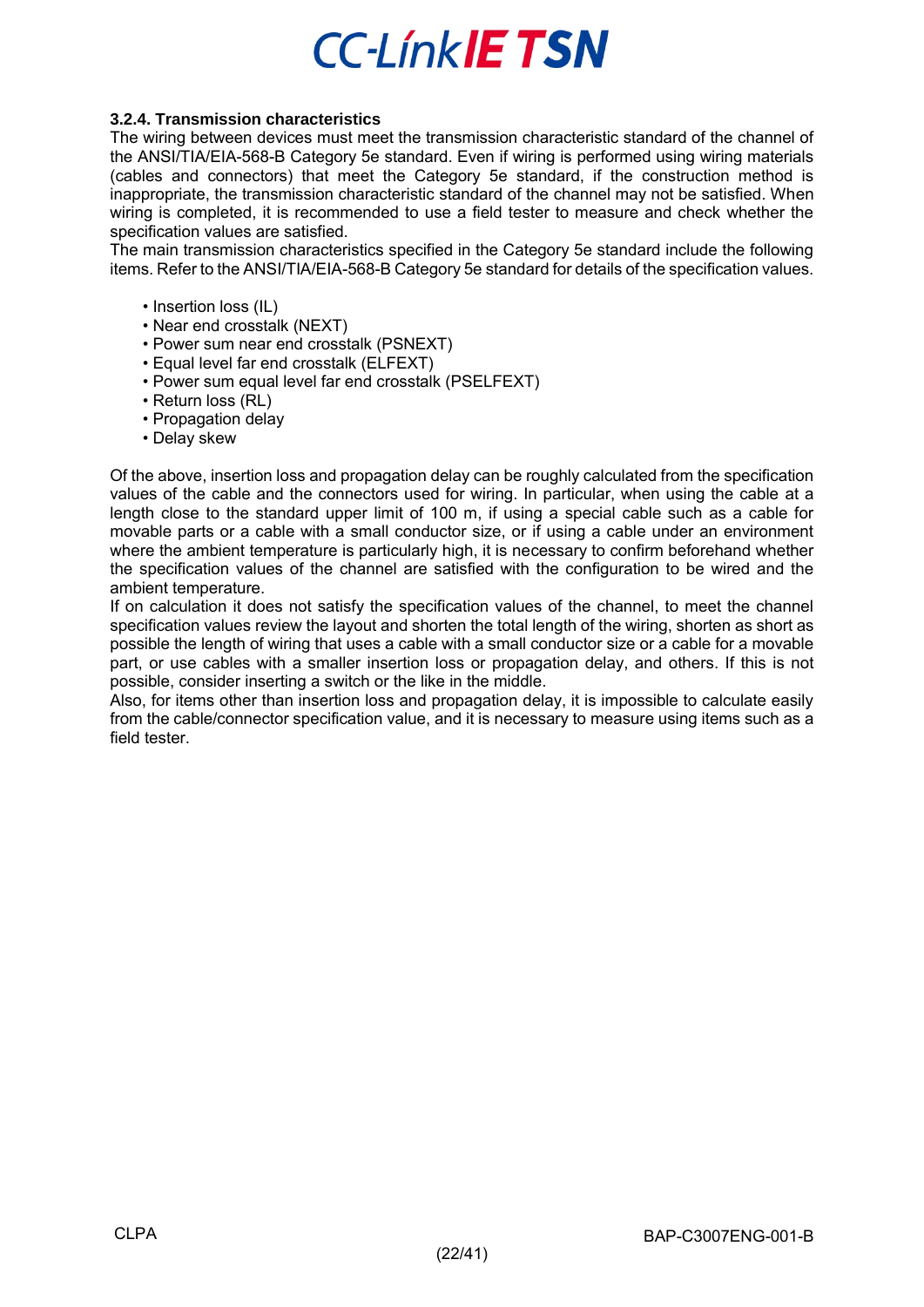### • Rough estimation of delay time

When two types of cables are used and connected using multiple connectors (plug + jack) Propagation delay at 10 MHz per 100 m of cable 1: Delay<sub>cable1</sub> (ns/100 m) (Usually, 545ns/100 m or less.) Propagation delay at 10 MHz per 100 m of cable 2: Delaycable2 (ns/100 m) Total length of cable 1 and cable 2: L<sub>cable1</sub>, L<sub>cable2</sub> (m) Propagation delay of the connector (plug + jack): Delay<sub>conn</sub> (ns) (Usually, 2.5 ns or less. Calculate using 2.5 ns.) Number of connectors: n

Propagation delay of channel (wiring between devices): Delaychannel (ns)

Delaychannel = Delaycable1 × Lcable1 /100 + Delaycable2 × Lcable2/100 + Delayconn × n ·· (Formula A)

Confirm that the channel propagation delay obtained above is not more than the channel specification value (555 ns).

The following shows an example calculation when using a combination of a single-wire conductor cable (cable 1) and a special cable with a large propagation delay (cable 2).

Propagation delay at 10 MHz per 100 m of cable 1: Delay<sub>cable1</sub> = 545 (ns/100 m) Propagation delay at 10 MHz per 100 m of cable 2: Delay<sub>cable2</sub> = 600 (ns/100 m) Propagation delay of connectors (plug + jack): Delay<sub>conn</sub> =  $2.5$ (ns) Number of connectors:  $n = 4$ 

Propagation delay of channel (wiring between devices): Delaychannel (ns)

Delaychannel = 545 × Lcable1/100 + 600 × Lcable2/100 + 2.5 × 4

Example 1: When the total length of cable 1 and cable 2 is 80 m and 3 m, respectively, Delaychannel =  $545 \times 80/100 + 600 \times 3/100 + 10 = 464$  (ns) Since the propagation delay specification value 555 ns of the channel is satisfied, this layout can be used.

Example 2: When the total length of cable 1 and cable 2 is 40 m and 60 m, respectively,

Delaychannel =  $545 \times 40/100 + 600 \times 60/100 + 10 = 588$  (ns)

Since the propagation delay specification value 555 ns of the channel is not satisfied, this layout cannot be used.

The propagation delay of the channel is designed to be 555 ns, which is the specification value of the channel, when a total of 100 m of cable that satisfies the propagation delay (545 ns/100 m) prescribed in the ANSI/TIA/EIA-568-B Category 5e standard is used and connectors (propagation delay 2.5 ns) are used in four locations. Therefore, calculation of the propagation delay is unnecessary when a special cable with a large propagation delay is not used.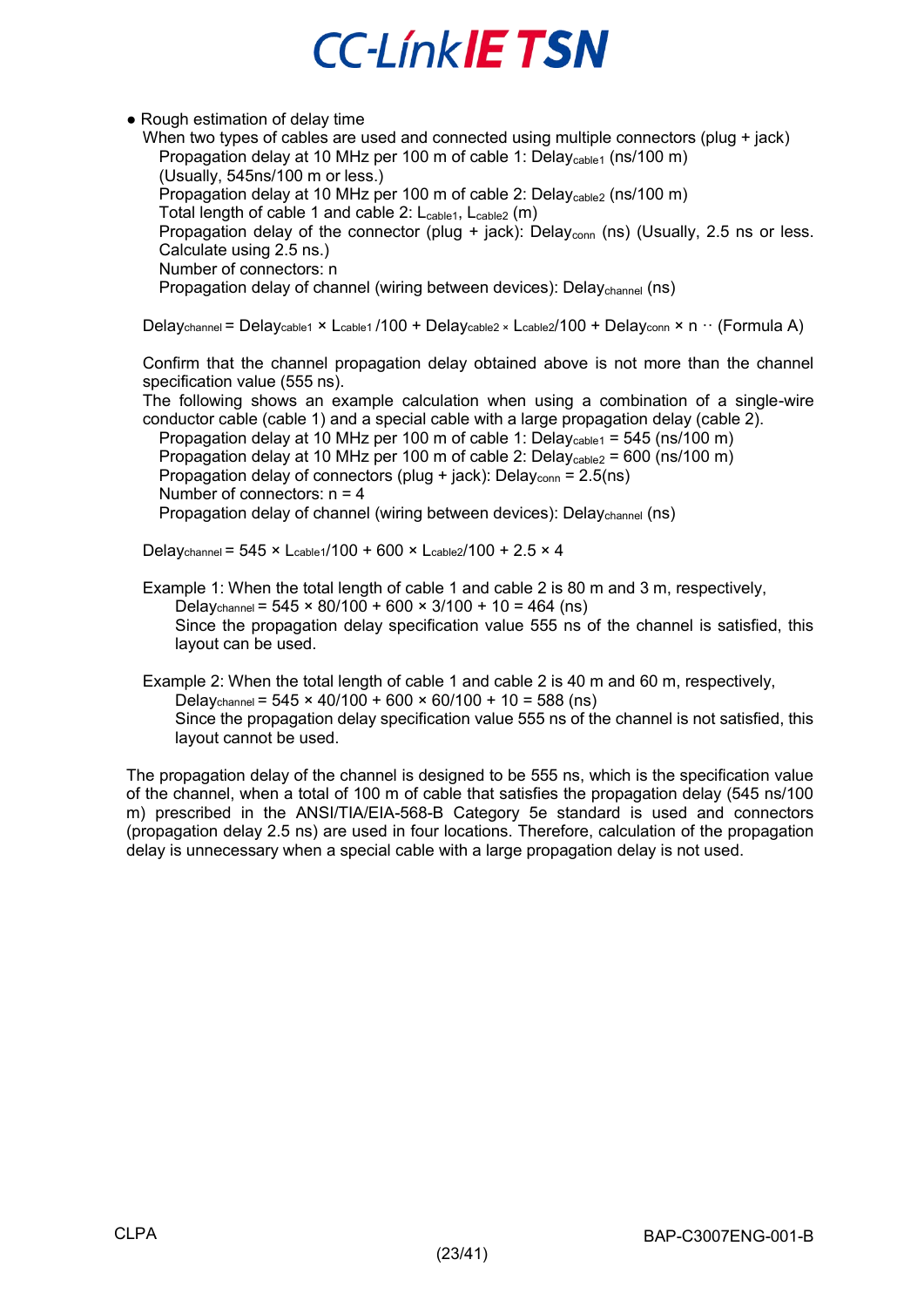#### • Rough estimation of insertion loss When two types of cables are used and connected using multiple connectors (plug + jack) Insertion loss per 100 m of cable 1: IL<sub>cable1</sub> (dB/100 m) Insertion loss per 100 m of cable 2: IL<sub>cable2</sub> (dB/100 m) Total length of cable 1 and cable 2: L<sub>cable1</sub>, L<sub>cable2</sub> (m) Insertion loss of connector (plug + jack):  $IL_{conn}$  (dB) Number of connectors: n Insertion loss of channel (wiring between devices): IL<sub>channel</sub> (dB)  $IL_{channel} = IL_{cable1} \times L_{cable1}/100 + IL_{cable2} \times L_{cable2}/100 + IL_{conn} \times n \cdots (Formula B)$

Temperature conversion formula of cable insertion loss Insertion loss per 100 m of cable 1 at 20°C: ILcable1, 20°C (dB/100 m) Temperature coefficient of insertion loss of cable 1:  $k_{\text{cable1}}$  (%) Cable temperature: t (°C) Insertion loss per 100 m of cable 1 at t (°C): IL<sub>cable1</sub>, t°C (dB/100 m)  $IL_{cable1}$ ,  $t^{\circ}C = IL_{cable1}$ ,  $20^{\circ}C \times (1 + (t-20) \times k/100) \cdots$  (Formula C)

Therefore, when calculating the insertion loss of the channel at t°C, instead of using Formula B, ILcable1, ILcable2, use ILcable1, t°C, ILcable2, t°C of Formula C.

Confirm that the channel propagation delay obtained above is the channel specification value or less. Originally it is necessary to meet the channel specification value in the whole band of 1 MHz to 100 MHz. However, as a rough judgment method, it can usually be judged by insertion loss at 100 MHz.

The following shows a calculation example where a combination of a single-wire conductor cable (cable 1) and a twisted-wire conductor cable (cable 2) is used and the ambient temperature rises up to 60°C.

Insertion loss per 100 m of cable 1 at 20 $^{\circ}$ C: IL<sub>cable1</sub>, 20 $^{\circ}$ C = 22.0 (dB/100 m) Temperature coefficient of insertion loss of cable 1: k cable  $1 = 0.2$  (%) Insertion loss per 100 m of cable 2 at 20 $^{\circ}$ C: ILcable2, 20 $^{\circ}$ C = 26.4 (dB/100 m) Temperature coefficient of insertion loss of cable 2: k cable  $2 = 0.2$ (%) Cable temperature:  $t = 60$  ( $^{\circ}$ C) Insertion loss of connector (plug + jack) at 100 MHz:  $IL_{conn} = 0.4$  (dB) Number of connectors:  $n = 4$ Insertion loss of channel (wiring between devices) at 100 MHz: IL<sub>channel</sub> (dB)  $I_{\text{Channel}} = (22.0 \times (1 + (60-20) \times 0.2/100)) \times L_{\text{cable}1}/100 + (26.4 \times (1 + (60-20) \times 0.2/100)) \times$  $L_{\text{cable2}}/100 + 0.4 \times 4$  $= 23.76 \times L_{cable1}/100 + 28.51 \times L_{cable2}/100 + 1.6$ 

Example 1: When the total length of cable 1 and cable 2 is 80 m and 3 m, respectively, ILchannel =  $23.76 \times 80/100 + 28.51 \times 3/100 + 1.6 = 21.46$  (dB)

Since the insertion loss specification value 24 dB of the channel at 100 MHz is satisfied, this layout can be used.

Example 2: When the total length of cable 1 and cable 2 is 50 m and 40 m, respectively,

 $IL$ channel = 23.76  $\times$  50/100 + 28.51  $\times$  40/100 + 1.6 = 24.88 (dB)

Since the insertion loss specification value 24 dB of the channel at 100 MHz is not satisfied, this layout cannot be used.

Note that the above is only a rough judgment method and for various reasons it does not necessarily agree with the actual measured value of channel insertion loss. For the insertion loss specification, set the cable length with a margin. Also, after wiring, it is recommended to use a measuring instrument such as a field tester to measure under the actual measuring conditions to confirm that there is a margin.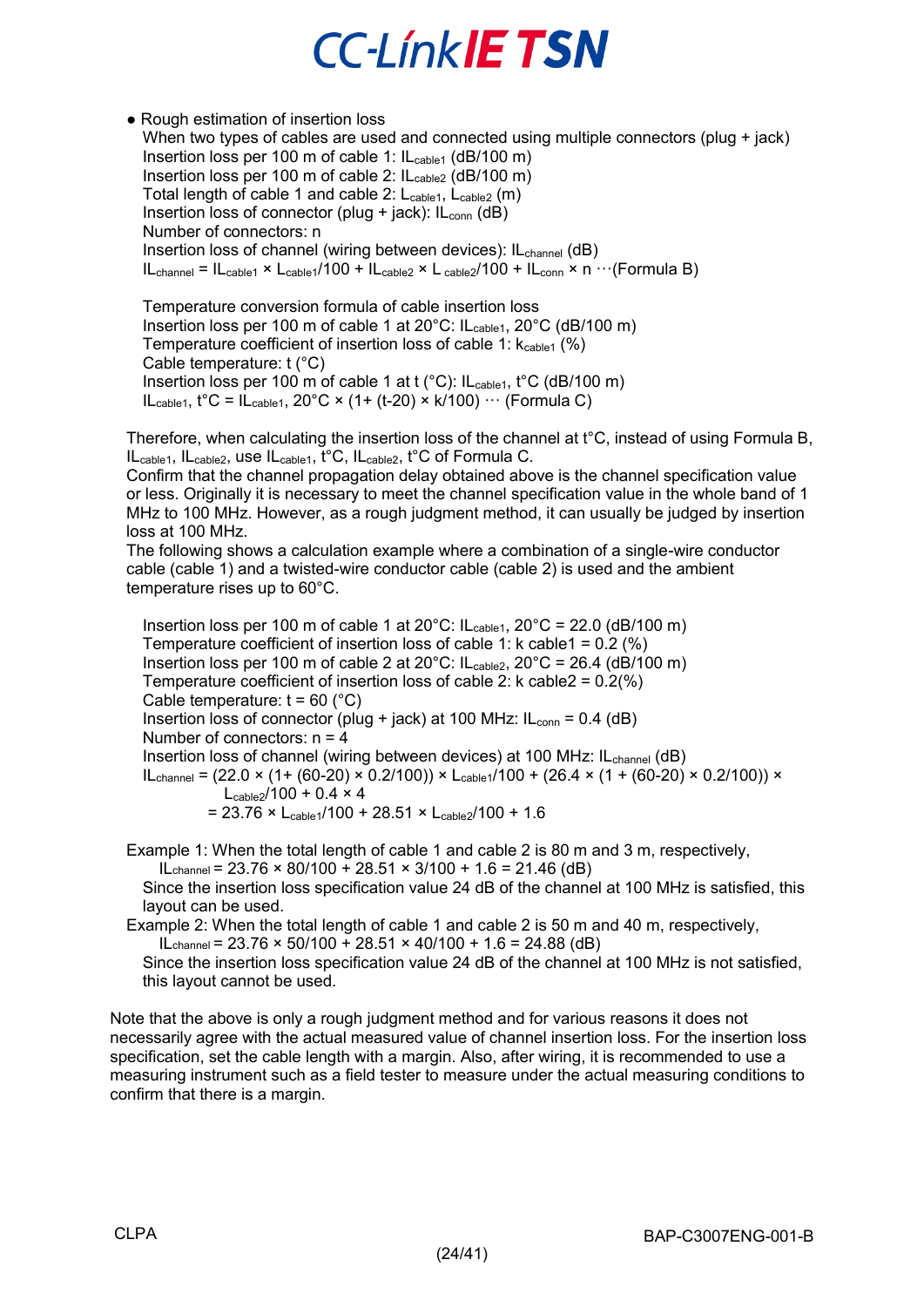### <span id="page-24-0"></span>**3.3. Installation and Wiring**

### <span id="page-24-1"></span>**3.3.1. Precautions on installation**

- Installation route
	- Use ducts or cable racks as much as possible in the installation route.
	- In the case of a pipeline such as a conduit, select the pipe diameter considering the dimensions of connectors, boots, and others. Also, when providing a pull box in the middle of a pipeline, select one that satisfies the allowable bending radius of the cable.
	- Use a dedicated installation route as much as possible.
	- The route should be free of water and oil intrusion, and high/low temperatures outside the applicable ambient temperature.
	- When constructing an installation route with a special environment inside a factory, select environmentally friendly materials.
		- Example: Heat resistance, oil resistance, movable parts, and others
	- For environmental resistance of each material, refer to the specifications of each manufacturer.
- Cable minimum bending radius
	- Confirm the specifications of each cable manufacturer and use the cable by adhering to the minimum bending radius.
	- The minimum bending radius is the radius that can guarantee the characteristics over a long period of time after fixing the cable.
	- If you are forced to use a cable below the minimum bending radius, there is a risk that the transmission performance may deteriorate or the cable may be broken.
- Allowable tension
	- To the extent possible, do not apply tension to the cable.
	- There is a risk that the connector may come out, breaking the cable or causing inability to satisfy the transmission performance.
	- At installation: When it is unavoidable that tension will be applied, use within the allowable tension of the cable.
	- (Confirm with the cable manufacturer.)
	- When fixing: Pay attention to the wiring length/fixing method so as not to apply tension to the cable.
- Notes on noise countermeasures
	- In order to prevent induced noise, lay the power line and signal line as far apart as possible.
	- Do not lay the cable in a panel where high pressure devices are installed.
	- Attach a surge suppressor to a high noise device.
- Cable side pressure
	- Do not apply side pressure through too much packing or pinching of cables to/with cable protective materials such as wire protectors or pipe, or excessive tightening of the cable ties.
	- It may become unable to satisfy the transmission performance.
- Handling of connectors
	- Before connecting, be careful not to apply external force such as side pressure or impact the connector.
	- In particular, both the metal part and plastic resin part of the terminal part of the RJ45 plug are easily deformed, so careful handling is required.
	- If connecting with a deformed connector, it could cause a malfunction or damage to the connection part on the device side due to a poor connection.
	- If there is a possibility that an external force has been applied to the connector, check for deformation before use.
	- Refer to Appendix "A3. Deformation of Connectors".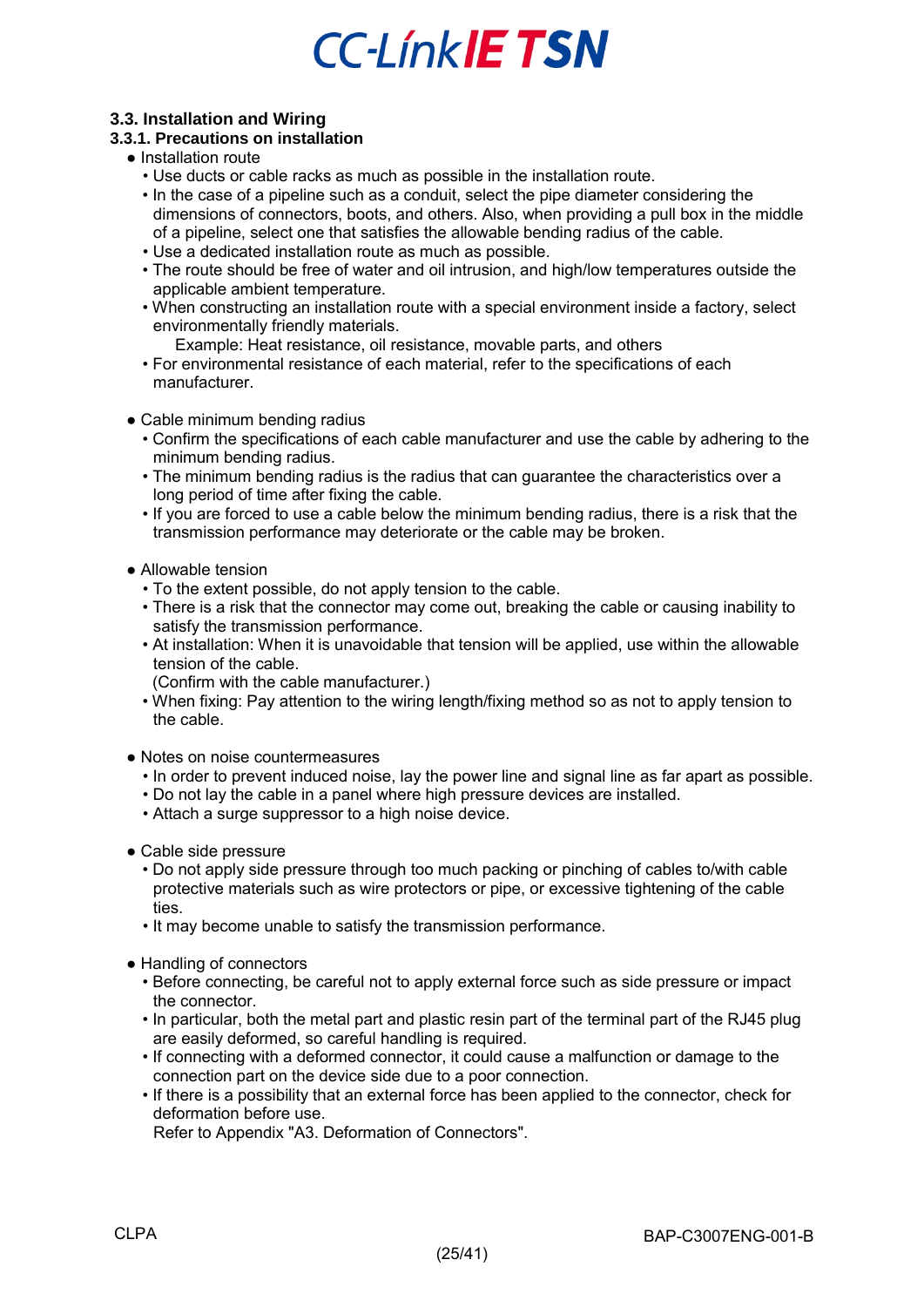- Stress on the connector connecting part
	- Make sure not to apply stress on the connector connecting part.
	- If stress is applied on the connector connecting part due to the weight of the cable, neck bending, twisting, shaking, transportation, or inadvertent pulling, it could cause breaking of the unit or connector, malfunctions due to poor connection, or communication failure that occurs over time.
	- Since the conductor of the single-wire conductor cable is hard, do not apply stress to the connector connecting part.
	- Furthermore, when wiring a short distance, it becomes easy for stress to be applied to the connector connecting part.
	- When wiring a short distance, it is recommended to use a twisted-wire conductor cable or movable cable that is flexible and easy to handle.
- Waterproof performance of M12 connector
	- Refer to the manual of the unit and others.
- Wiring to movable parts
	- When wiring to a movable part, use a cable dedicated to the movable part. Also, in order to prevent early disconnection, pay attention to the following when wiring.
	- Check with the manufacturer about bending characteristics such as the minimum bending radius of the cable.
	- Do not bend, kink or twist the cable.
	- Do not damage the cable sheath.
	- Minimize cable fixing locations.
	- Do not forcefully fix the cable at a location where the cable moves.
	- Wire with the optimum length.
- Others
	- When performing connection of cables, make sure that the power supply and communication power supply of connected devices are all OFF.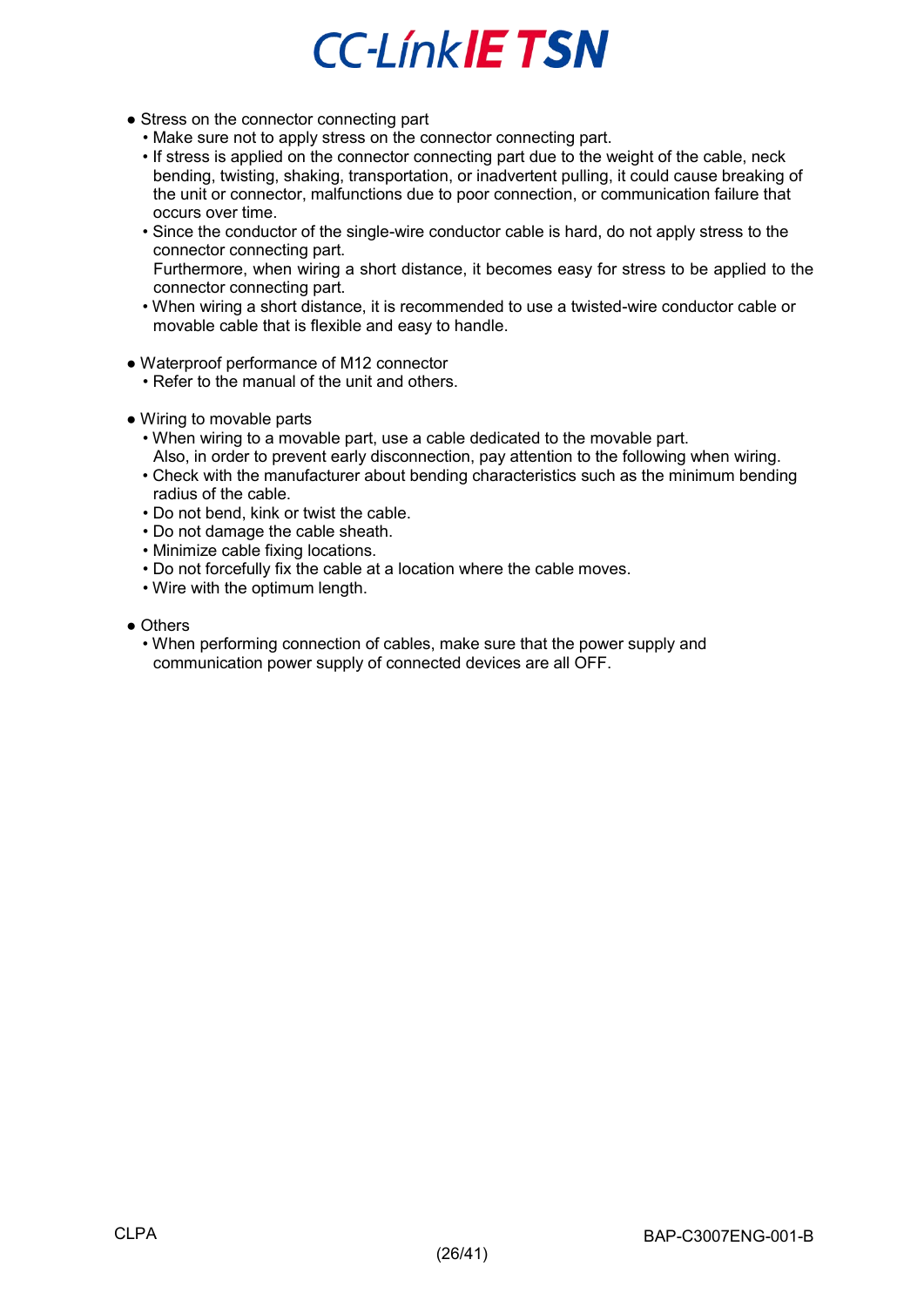### <span id="page-26-0"></span>**3.3.2. Grounding method**

- Grounding of each unit (grounding of FG) shall be dedicated grounding or common grounding.
- Grounding installation shall be D class grounding (3rd class grounding). (Grounding resistance: 100 Ω or less)



Figure 3.3-1 Grounding method

• Use as thick a wire as possible for the grounding wire (2 mm<sup>2</sup> or more). Also, make the distance between the grounding point and the sequencer as close as possible and shorten the grounding wire.

### <span id="page-26-1"></span>**3.3.2.1. Additional explanation about grounding**

(1) Grounding types

When classifying grounding of CC-Link IE TSN compatible products (devices) by purpose, the types of grounding are roughly divided into two categories ([Figure 3.3-2](#page-26-2)):

- 1. Protective grounding intended to protect people from electric shock and leakage
- 2. Functional grounding for securing communication reliability

The grounding of the shielded wire of the cable for CC-Link IE TSN is for functional grounding to secure the reliability of communication.



<span id="page-26-2"></span>(2) Additional information about the grounding method

Protective grounding and functional grounding shall be dedicated grounding [\(Figure 3.3-3](#page-27-0)), or common grounding ([Figure 3.3-4\)](#page-27-1) where grounding wires are laid down individually up to the grounding point. For common grounding [\(Figure 3.3-5\)](#page-28-0), noise can enter from the protective grounding to functional grounding and communication with CC-Link IE TSN can be unstable. In particular, if the protective grounding and the functional grounding (the shielded wire of the cable for CC-Link IE TSN) of driving devices such as inverters and servos are commonly grounded, the possibility of unstable communication increases.

1) Use copper wire of 1.6 mm or more diameter, or 2 mm<sup>2</sup> or more for the grounding wire of functional grounding.

(For the grounding wire to the grounding point, it is recommended to use a thick copper wire (14 mm<sup>2</sup> or more is recommended) and lay it as short as possible.)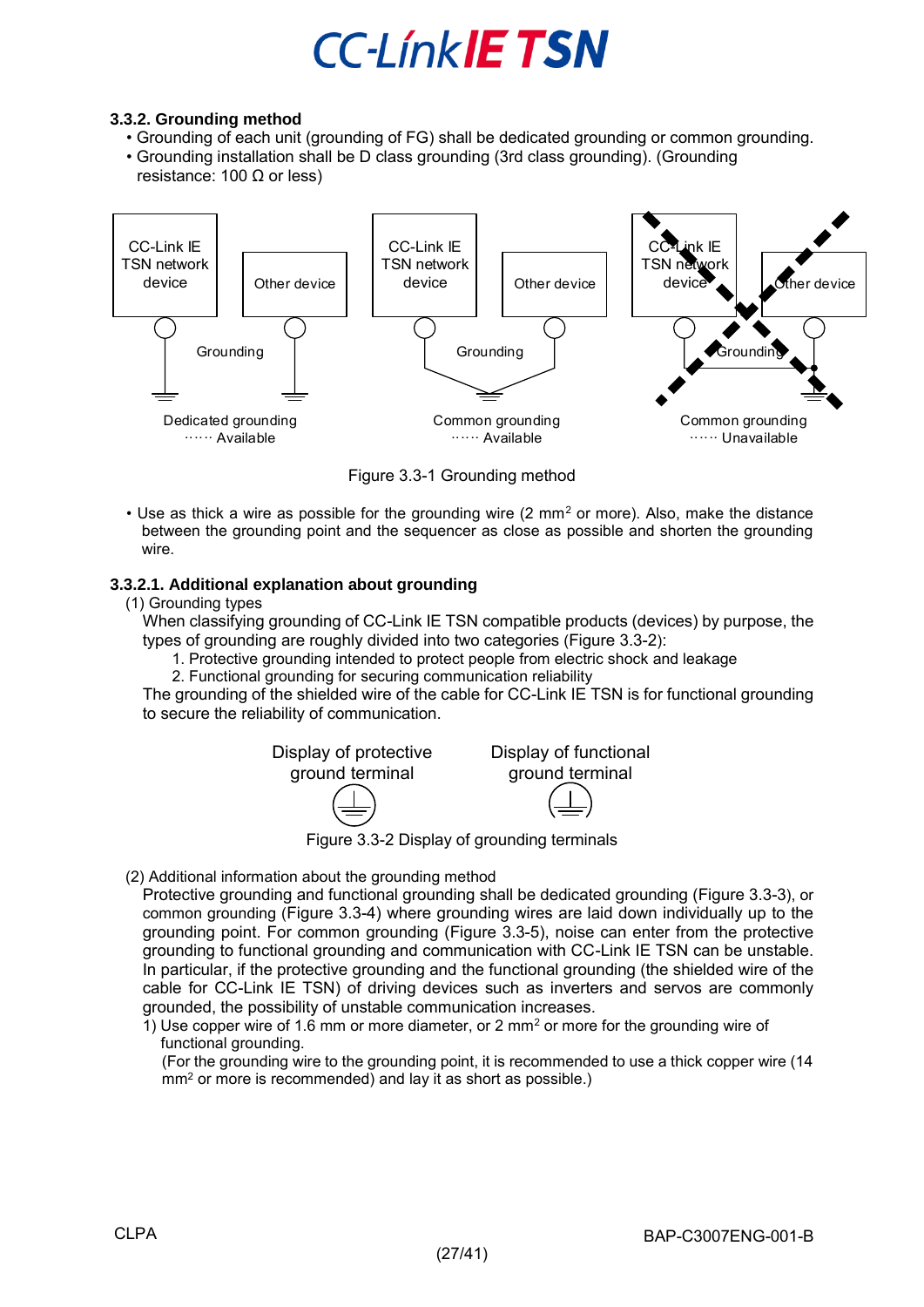

2) Do not lay the grounding wire of the functional grounding in a bundle with the protective grounding wire or power line.

(It is possible that noise could enter the grounding wire and communication could become unstable.)



<span id="page-27-1"></span><span id="page-27-0"></span>Figure 3.3-4 Example of Common Grounding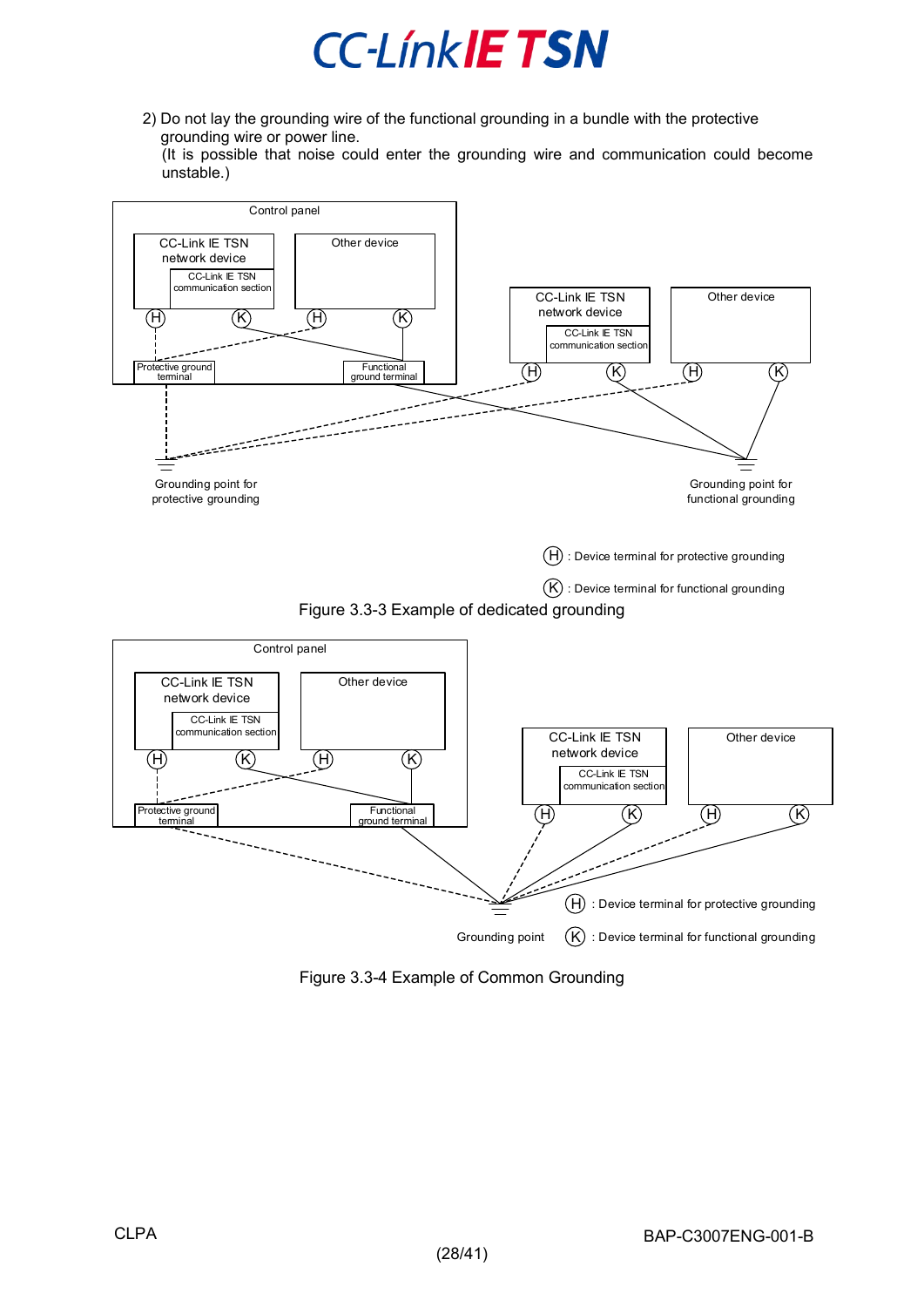

Next-generation CC-Link IE network device



(3)Wiring example of common grounding

A wiring example of common grounding is shown in [Figure 3.3-6.](#page-28-1)

<span id="page-28-0"></span>

<span id="page-28-1"></span>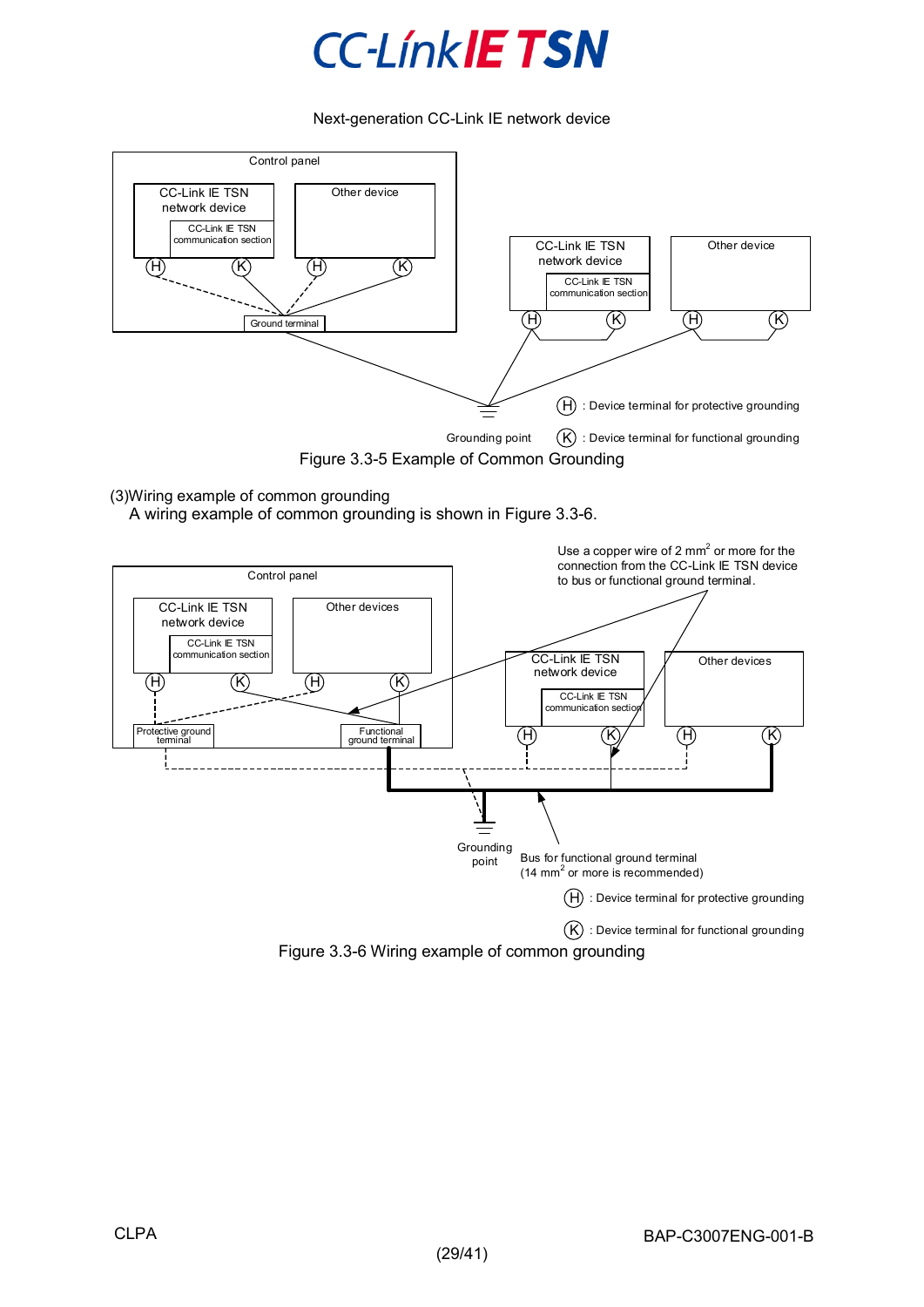### <span id="page-29-0"></span>**4. OPTICAL FIBER CABLE**

### <span id="page-29-1"></span>**4.1. 1 Gbps (Optical)**

<span id="page-29-2"></span>**4.1.1. Selecting devices to be connected** 

### <span id="page-29-3"></span>**4.1.1.1.Optical fiber cable**

For CC-Link IE TSN, it is recommended to use the optical fiber cable recommended by CLPA that is used for a CC-Link IE controller network compliant with IEC. Typical specification is shown in Table [4.1.1-1.](#page-29-5)

<span id="page-29-5"></span>

|                |                            |                      | Table +.1.1-1 Optical floch specifications                 |                                                          |
|----------------|----------------------------|----------------------|------------------------------------------------------------|----------------------------------------------------------|
| No.            | Item                       |                      | Specifications                                             |                                                          |
|                | Optical fiber type         |                      | 1000BASE-SX compatible multi-mode<br>GI type optical fiber | 1000BASE-SX compatible<br>GI type optical fiber (GI-POF) |
| $\overline{2}$ | Compliant standard         |                      | IEC 60793-2-10 Types A1a.1                                 | IEC 60793-2-40 under proposal                            |
|                |                            | Material             | Quartz glass                                               | Fluororesin                                              |
| 3              | Core                       | External<br>diameter | $50±3 \mu m$                                               | $55±5 \mu m$                                             |
|                |                            | Material             | Quartz glass                                               | Fluororesin                                              |
| 4              | Clad                       | External<br>diameter | $125 \pm 2$ µm                                             | 490±5 µm                                                 |
| 5              | Primary<br>coating layer   | External<br>diameter | $0.25$ mm                                                  |                                                          |
| 6              | Secondary<br>coating layer | External<br>diameter | $0.9 + 0.1$ mm                                             |                                                          |
| 7              | Cord                       | External<br>diameter | $2.0\pm0.2$ mm $\times$ 2 cords (2.0 $\times$ 4.0 mm)      | $2.0\pm0.2$ mm $\times$ 2 cords (2.0 $\times$ 4.0 mm)    |
| 8              | Use temperature            |                      | $-20$ to $60^{\circ}$ C                                    | -20 to $60^{\circ}$ C                                    |
| 9              | Allowable bending radius   |                      | 15 mm (after installation)                                 | 10 mm (after installation)                               |
|                |                            |                      | 30 mm (during installation)                                | 10 mm (during installation)                              |
| 10             | <b>Transmission loss</b>   |                      | 3.5 (dB/km) or less $(\lambda = 850 \text{ nm})$           | 100 (dB/km) or less ( $\lambda$ = 850 nm)                |
| 11             | Transmission band          |                      | 500 (MHz/km) or higher ( $\lambda$ = 850 nm)               | 350 (MHz/km) or higher ( $\lambda$ = 850 nm)             |

| Table 4.1.1-1 Optical fiber specifications |  |  |
|--------------------------------------------|--|--|
|--------------------------------------------|--|--|

### <span id="page-29-4"></span>**4.1.1.2.Optical connector**

For CC-Link IE TSN, it is recommended to use the optical connector recommended by CLPA that is used for a CC-Link IE controller network compliant with IEC. Typical specification is shown in [Table 4.1.1-2.](#page-29-6)

<span id="page-29-6"></span>

| No. | Item                   | <b>Specifications</b>                                      |                                                          |
|-----|------------------------|------------------------------------------------------------|----------------------------------------------------------|
|     | Optical connector type | 1000BASE-SX compatible multi-mode<br>GI type optical fiber | 1000BASE-SX compatible<br>GI type optical fiber (GI-POF) |
| ົ   | Compliant standard     | IEC 61754-20: Type LC connector                            | IEC 61754-20: Type LC connector                          |
| ◠   | Insertion loss         | 0.3 (dB) or less (for master fiber)                        |                                                          |
|     | Return loss            | 20 dB or higher                                            |                                                          |
| 5   | Polishing method       | PC polishing                                               |                                                          |

Table 4.1.1-2 Optical connector specifications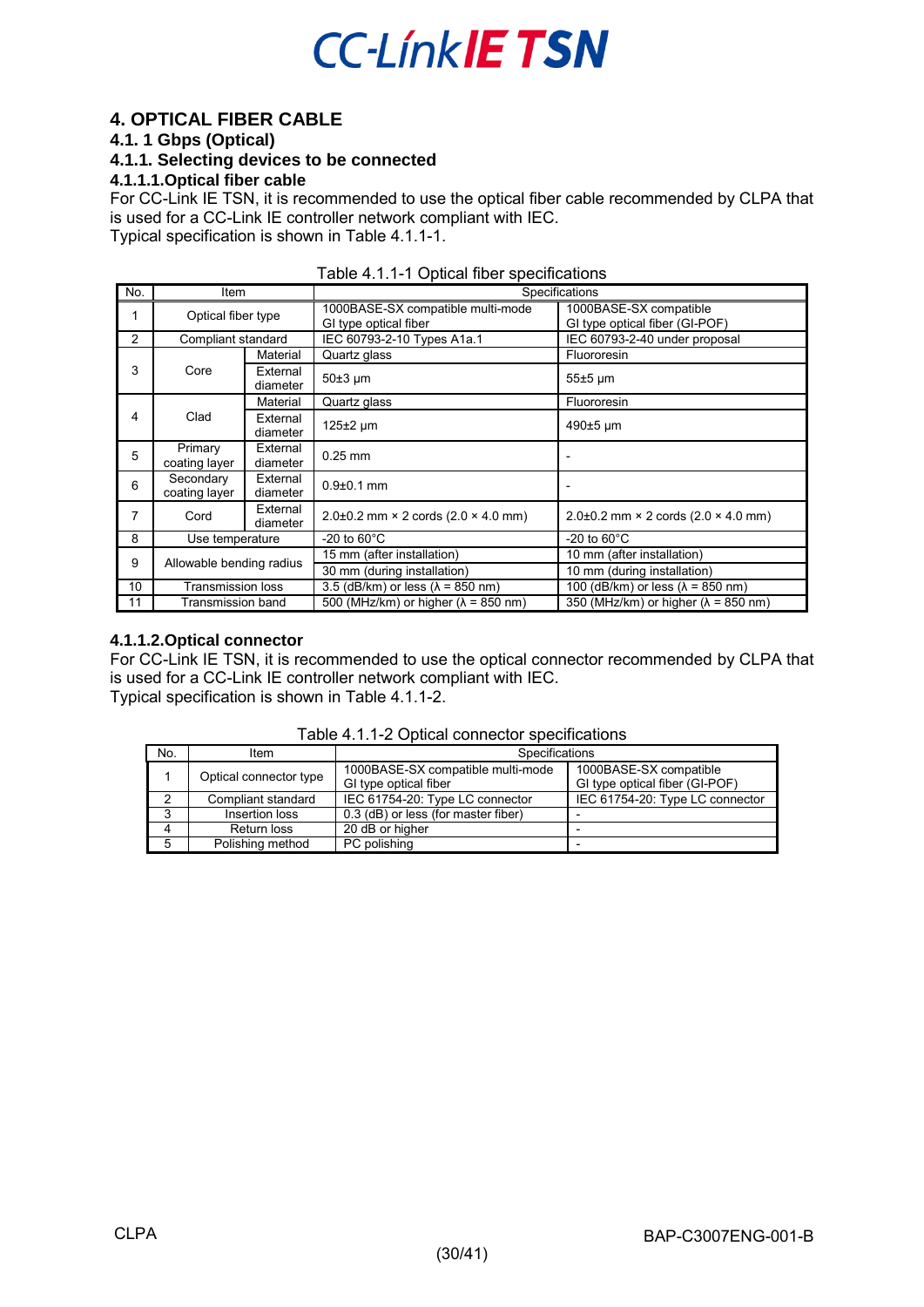

### <span id="page-30-0"></span>**4.1.2. Checking wiring**

### <span id="page-30-1"></span>**4.1.2.1.Wiring length**

In the CC-Link IE TSN specification, the maximum physical wiring length between nodes is 550 m for 1000 Mbps multimode fiber, and 50 m for plastic optical fiber cable (POF).

The line loss between nodes needs to be within the recommended line loss value. For details, refer to "4.2.4 Transmission characteristics".





### <span id="page-30-2"></span>**4.1.2.2.Number of connectors**

The line loss needs to be within the recommended line loss value. For details, refer to ["4.1.2.4T](#page-30-4)ransmission characteristics".

#### <span id="page-30-3"></span>**4.1.2.3.Precautions on connectors and cable connections**

<span id="page-30-4"></span>In accordance with the processing procedure specified by the connector manufacturer, work with due care when performing connection. For details, refer to ["4.1.3](#page-33-0) Installation and wiring".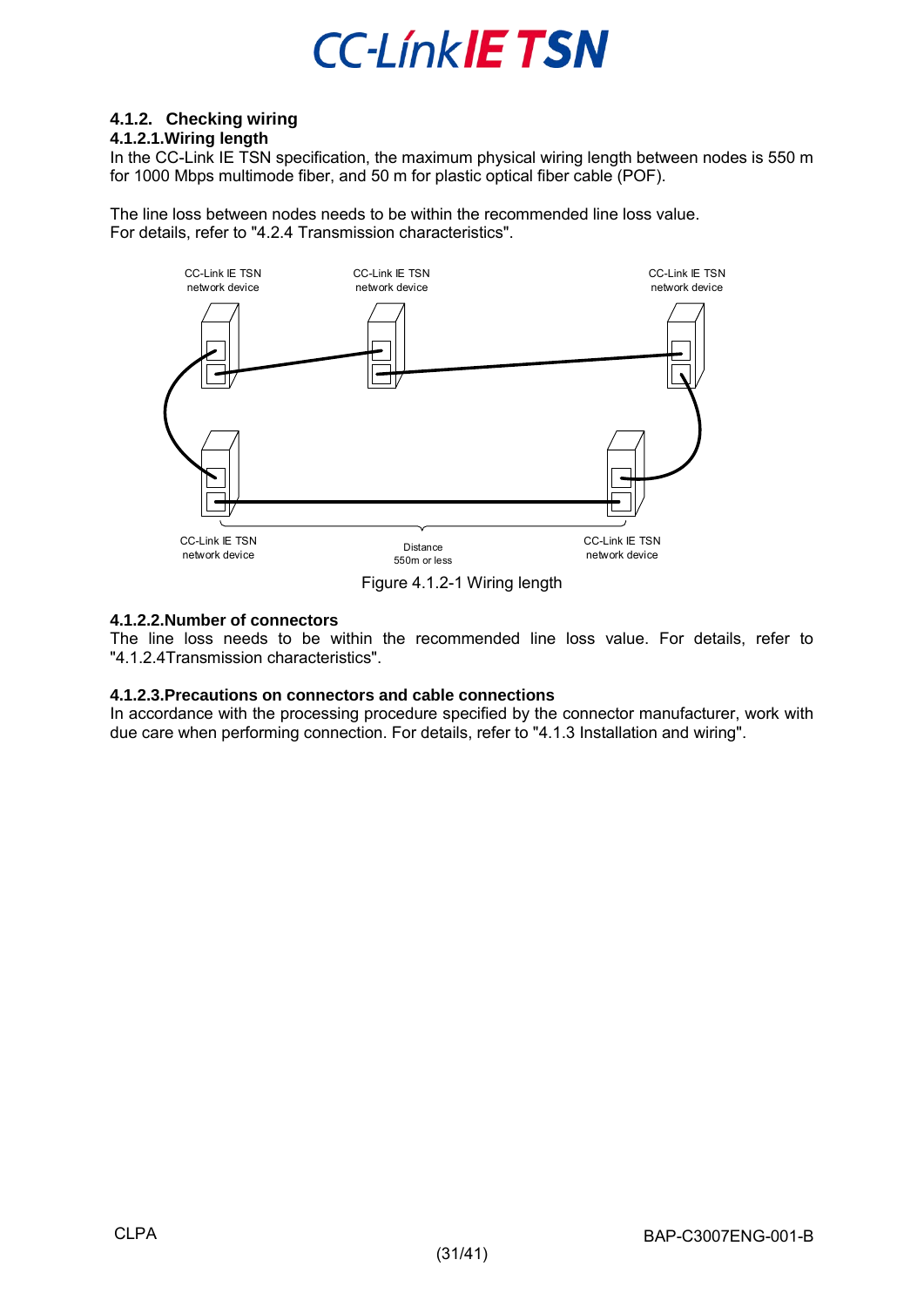### <span id="page-31-0"></span>**4.1.2.4.Transmission characteristics**

When installing the optical cable, check that the line loss between the nodes is within the recommended line loss value.

For 1000BASE-SX compatible multimode and plastic optical fiber cable (POF), check based on the following calculation as an example.

- Calculation of line loss value
- (1) For 1000BASE-SX compatible multimode GI type fiber

Based on the following formula, calculate the line loss value and confirm that it is within the recommended line loss value (4.5 dB).

- Line loss value (dB) = Optical fiber cable transmission loss specification value (dB/km)  $\times$  Optical fiber cable lenath (km)  $\cdots$  1)  $length (km)$
- + Connection loss value (dB/location)  $\times$  Number of connections  $\cdots$  2)
- + Adapter connection loss value (dB/location) × Number of adapter connections<br>(location)  $\cdots$  3) (location)

1) Optical fiber cable transmission loss specification value (dB/km)

: Based on the optical fiber cable specifications.

2) Fusion splicing loss value (dB/location)

: 0.2 dB or less/location

3) Connector adapter connection loss value (dB/location)

: Depends on the optical connector type or manufacturer.

$$
Line loss value (dB) \le 4.5 (dB)
$$

[Calculation example]

Condition • GI type optical fiber (transmission loss value: 3.5 dB/km) • Total cable length: 550 m



### Table 4.1.2-1 Example of connector adapter connection loss

Note) Since the above values differ depending on the manufacturer, contact the adapter manufacturer for details.



 $\times$  Fusion splicing

Figure 4.1.2-2 Connection example

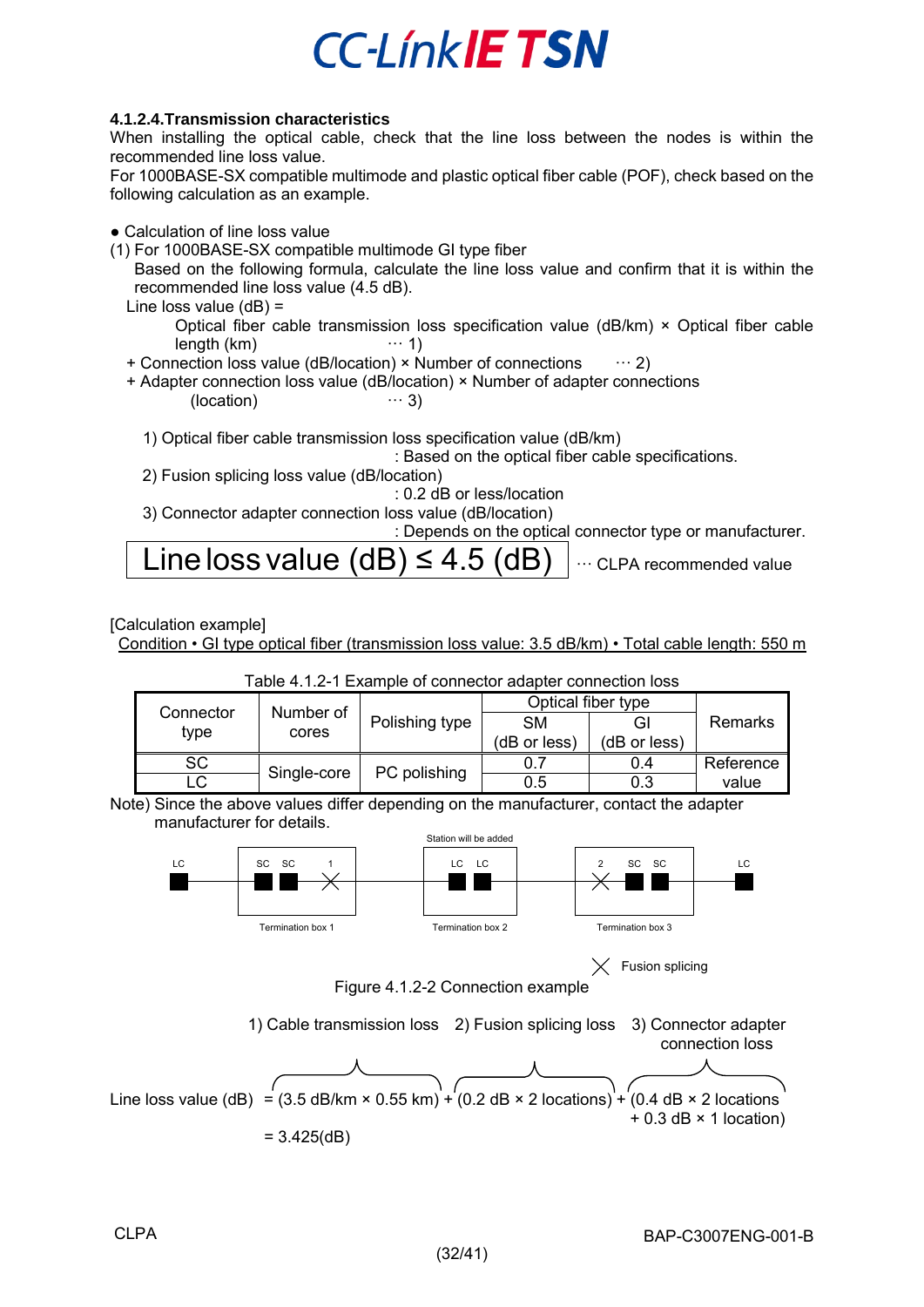(2) For plastic optical fiber cable (POF)

Based on the following formula, calculate the line loss value and confirm that it is within the recommended line loss value (15 dB).

Line loss value (dB) = Optical fiber cable transmission loss specification value (dB/km) × Optical fiber cable length (km)  $\cdots$  1)  $fiber$  cable length  $(km)$ 

+ Connection loss value (dB/location) × Number of connections  $\cdots$  2)<br>+ Connector adapter connection loss value  $\cdots$  3)

+ Connector adapter connection loss value

1) Optical fiber cable transmission loss specification value (dB/km)

: Based on the optical fiber cable specifications.

- 2) Connection loss value (dB/location) : Depending on the connector specification.
- 3) Connector adapter connection loss (dB/location)

### : 0.5 dB Line loss value  $(dB) \leq 15(dB)$   $\cdots$  CLPA recommended value

[Calculation example]

Condition • Fiber transmission loss value: 100 dB/km • Total cable length: 50 m • Connection loss: 2 dB/location 2 locations

1) Cable transmission loss 2) Fusion splicing loss 3) Connector adapter connection loss Line loss value (dB) =  $(100 \text{ dB/km} \times 0.05 \text{ km}) + (2 \text{ dB} \times 2 \text{ locations}) + (0.5 \text{ dB})$  $= 9.5$  (dB)

• Line loss measurement method

According to the following procedure, measure the line loss between nodes and check that the measured value is within the line loss value calculated in "4.1.2.4Transmission characteristics".

(1) Measurement of optical input pin (Reference emitted light; Measured cable incident light)

- 1) Connect the exciter (mode scrambler) to the light source.
- 2) Set the wavelength of the light source to 850 nm.
- 3) Connect the exciter to the power meter, set the measurement mode to dBm mode, set the wavelength to 850 nm, and measure Pin [dBm].



Figure 4.1.2-3 Measurement configuration of optical input pin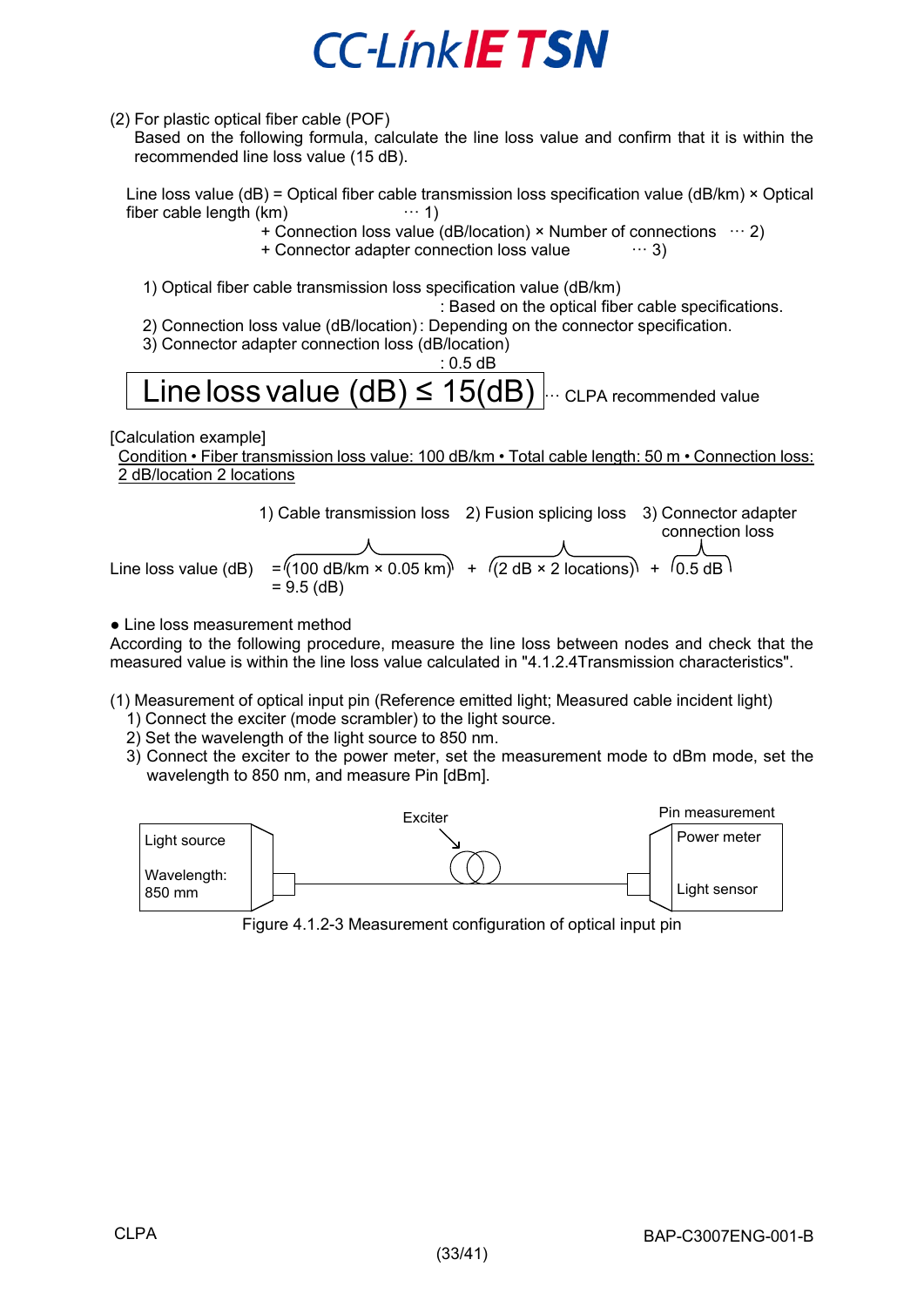(2)Measurement of light output Pout (measured cable emitted light)

- 1) Connect the relay adapter and the optical fiber cable to be measured to the exciter.
- 2) In dBm mode, measure Pout [dBm]. (Wavelength: 850 nm)



\*1 This figure shows all adaptor connection and fusion splicing locations. (Includes all the connections between nodes.)

Figure 4.1.2-4 Measurement configuration of light output Pout

### (3)Line loss value Px[dB]

Px[dB] = Pin[dBm] - Pout[dBm] - Pc[dB] (Adapter connection loss portion at connection with exciter)

### (4)Others

Because CC-Link IE TSN uses 2-core optical fiber cables, measure another core wire in the same way.

Recommended power meter: Photom205A made by Graytechnos Co., Ltd.

### <span id="page-33-0"></span>**4.1.3. Installation and wiring**

### <span id="page-33-1"></span>**4.1.3.1.Precautions on installing cable**

### <span id="page-33-2"></span>**4.1.3.1.1.Installation**

When installing optical cables, make sure to observe the following precautions.

- Installation route
	- Use pits, ducts or cable racks as much as possible in the installation route.
	- In the case of a pipeline such as a conduit, select the pipe diameter while taking the dimensions of the connector and others into consideration. Also, when providing a pull box in the middle of a pipeline, select one that satisfies the allowable bending radius of the cable.
	- Use a dedicated installation route as much as possible. When sharing with other cables, lay the optical fiber cable last.
	- The route should be free of water and oil intrusion, and high/low temperatures outside the applicable ambient temperature.
- Pipeline
	- Do not directly draw the cable; instead fix it to a cable-extending rope and lay it. Depending on the structure, some cables can be drawn directly so check with the manufacturer.
	- Confirm the specifications of each cable manufacturer and use the cable by adhering to the minimum bending radius.
	- The minimum bending radius is the radius that can guarantee the characteristics over a long period of time after fixing the cable.
	- If you are forced to use a cable below the minimum bending radius, there is a risk that the transmission performance may deteriorate or the cable may be broken.
- Precautions on extending lines
	- The pulling speed of the cable shall be 10 m/min or less and perform tip drawing. Also, extend the line under 1/2 or less allowable tension so that the tension applied to the cable is even.
	- The bending radius at the time of line extension should be at least twice the allowable bending radius.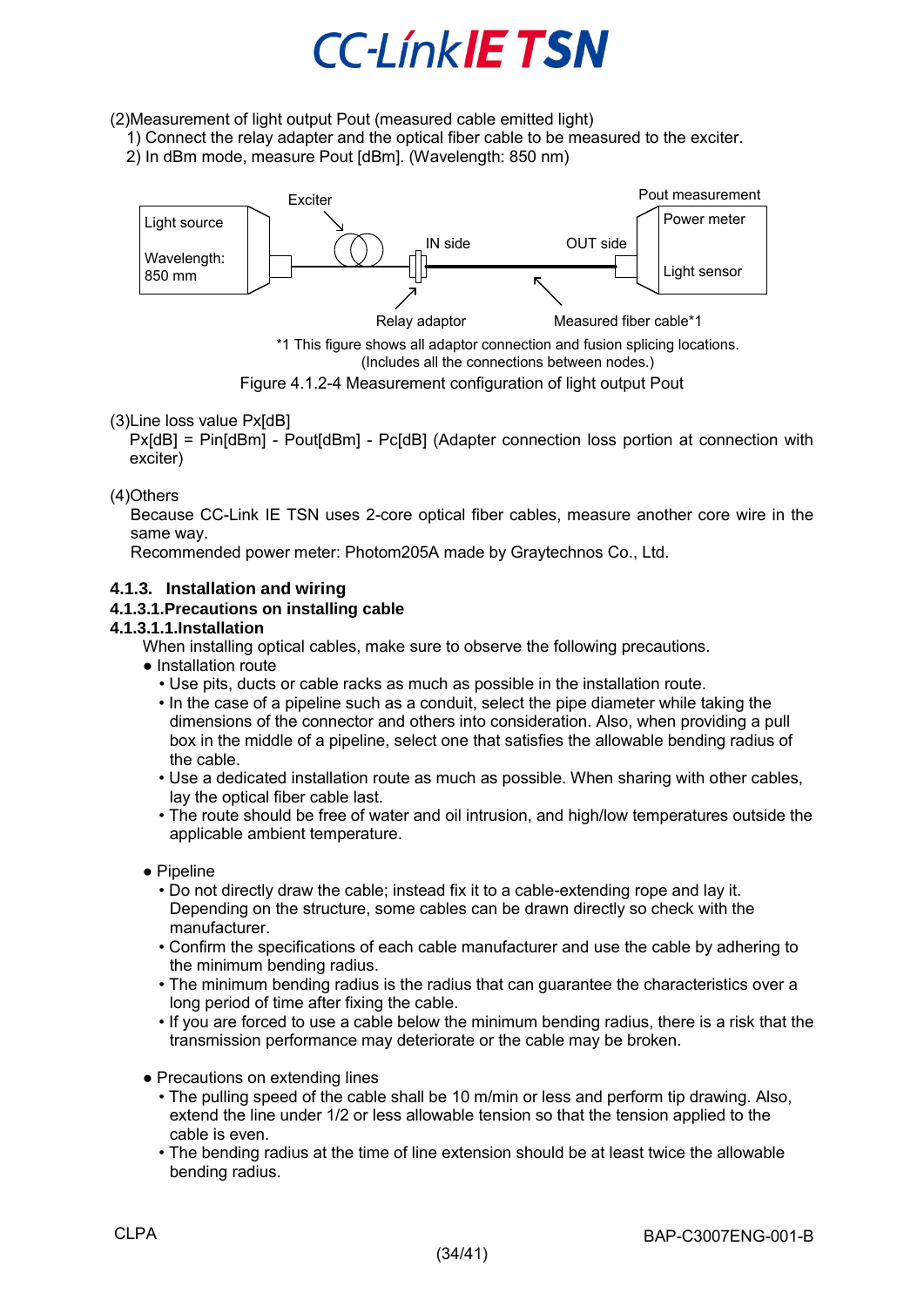- While installing, make sure not to twist the cable. In particular, since some hanger rollers have a structure that tends to cause twisting, it is recommended to use a metal wheel when installing a long cable.
- Be careful not to cause kinking (local bending) of the cable.
- Protection of allowable tension
	- When installing a cable vertically or in the case of aerial wiring, support so that the tension due to the weight of the cable itself does not exceed the allowable tension.
- Prevention of moisture infiltration
	- Generally, the optical fiber itself has poor water resistance and water infiltration from the end of the optical cable may have an adverse effect in the long term. Furthermore, in some cases, dew condensation caused by the temperature gradient of the optical cable installation route infiltrates inside the optical cable, which could adversely affect the cable. When installing an optical cable, make sure to provide waterproofing on the end of the optical cable.
	- POF cable is designed to be used indoors. Do not use it outdoors. In an environment where moisture infiltrates from the end of the POF cable, provide waterproofing on the POF cable end.
- Protection of the connector part
	- When installing a cable, do not bend the connector part and protect the part using a vinyl hose or a pulling eye. Also, the connector part is very weak to shock and tension, so do not pull it.
	- Before connecting, be careful not to apply external force such as side pressure or impact the connector.
	- Do not remove the protective cap of the optical connector until the connector is connected.
	- Do not touch the tip of the optical connector or bump it.
- Wiring to movable parts

When wiring to a movable part, use a cable dedicated to the movable part.

- Also, in order to prevent early disconnection, pay attention to the following when wiring.
- Check with the manufacturer about bending characteristics such as the minimum bending radius of the cable.
- Do not bend, kink or twist the cable.
- Do not damage the cable sheath.
- Minimize cable fixing locations.
- Do not forcibly fix the cable at a location where the cable moves.
- Wire with the optimum length.
- Others
	- For waterproofing purposes, seal both ends of the cable except during work.
	- Use care while handling because the tip of the optical fiber is sharp.
	- Do not touch the tip of the optical connector or bump it.
	- Since vinyl tape and binding bands containing migratory plasticizer may affect the optical characteristics of optical fiber, check beforehand for any such influence in the environment.
	- When side pressure or twist is applied to the optical fiber, the optical cable itself deforms, stress is applied to the internal optical fiber, transmission loss increases, as a result, the cable could break. Do not tighten the optical cable strongly using a nylon band (tie wrap) or the like as the same condition occurs when bundled.
	- When fixing the cable with a cable tie or the like, do not apply tension with the cable bent at the cable tie fixing part.
	- CLETOP-S (Type-B) made by NTT-AT is recommended for cleaning of the fiber tip.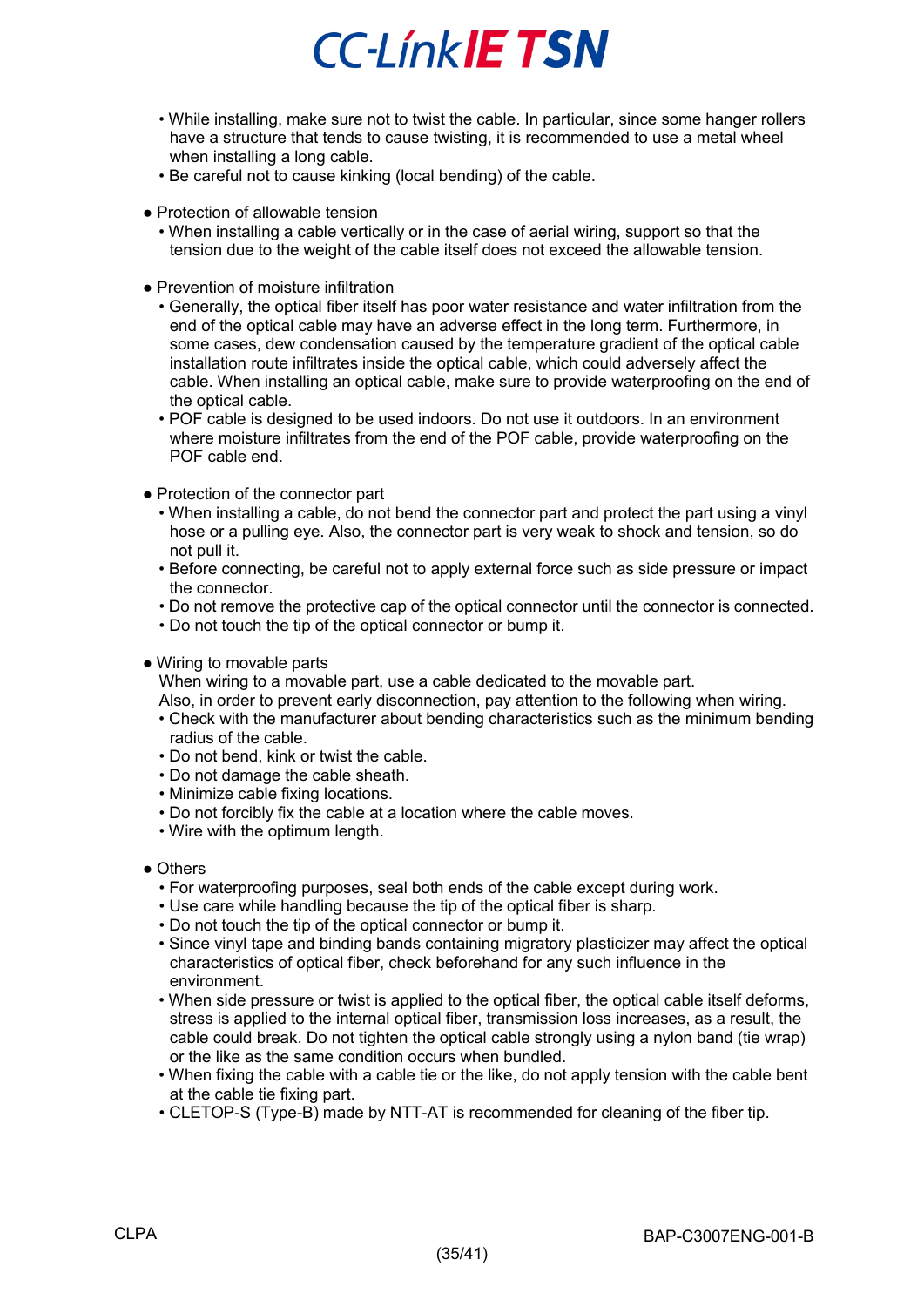### <span id="page-35-0"></span>**4.1.3.1.2.Fusion splicing and adapter connection**

When performing fusion splicing, it is recommended to make a request to a specialized cable manufacturer.

When performing each connection, pay attention to the following items.

- Precautions on fusion splicing
	- Follow the procedure described in the instruction manual of the fusing machine (other tools) to be used. In addition, always observe precautions written in the manual.
	- Never fuse the core wire in a twisted state.
- Protection of connected locations
	- Set the fusion splicing and adapter connection locations using a termination box so that tension is not applied to the connection locations. Also, secure a space to install a termination box. The size increases as the number of connections increases. However, it is available from around 15 cm × 10 cm. Since a different termination box is used depending on the number of connections, the connection type, and the shape of the cable to be connected, contact the distributor of the optical fiber cable for details.
- Connection loss
	- Fusion splicing and adapter connections cause loss at the connection location. Read the contents of ["4.1.2.4](#page-30-4) Transmission characteristics" and make sure that the line loss is within the judgment value.

### <span id="page-35-1"></span>**4.1.3.2.Grounding method**

For details on the grounding method, refer to "3.3.2 Grounding method".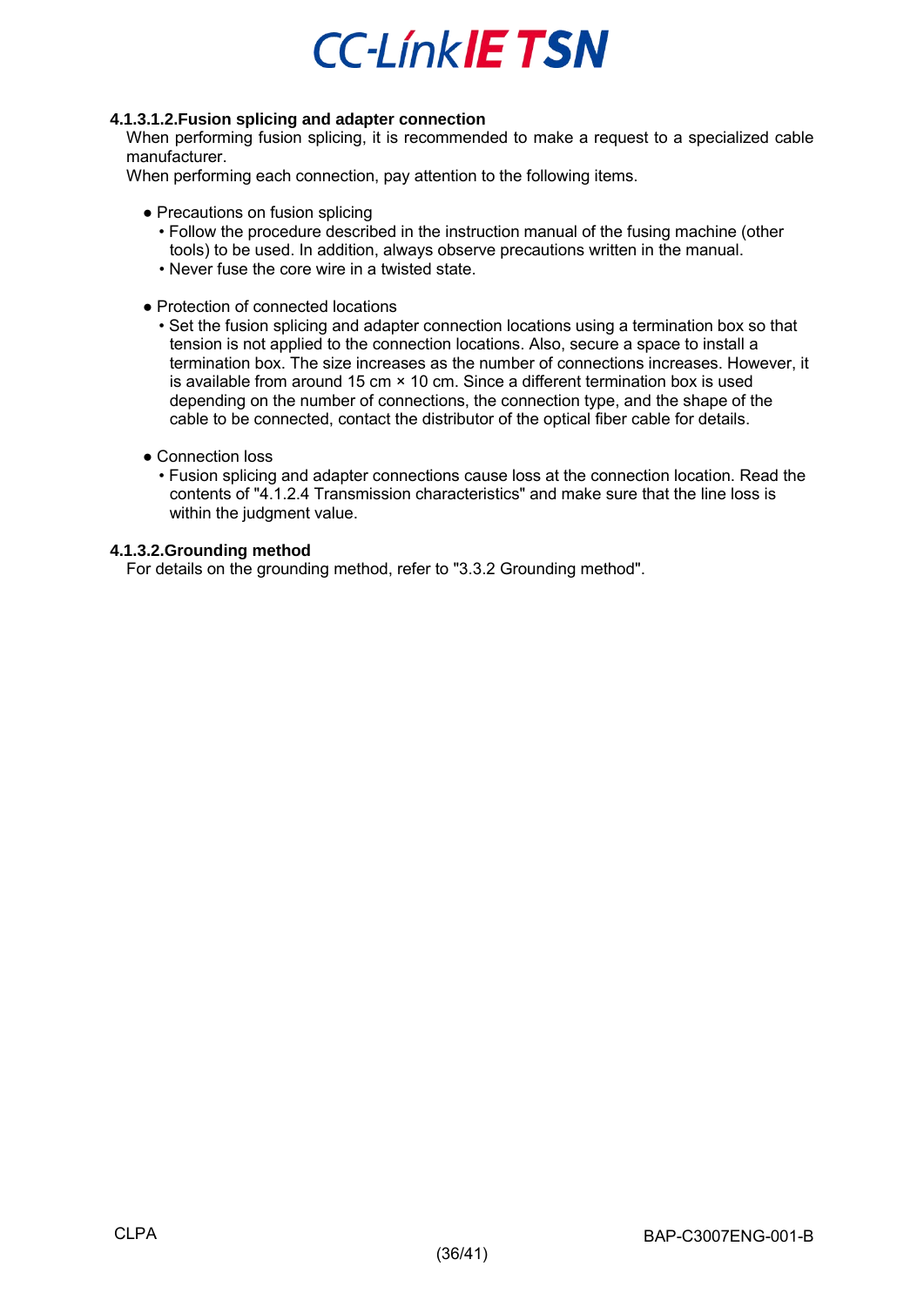#### <span id="page-36-1"></span><span id="page-36-0"></span>**4.2. 100 Mbps (Optical) 4.2.1. Selecting devices to be connected 4.2.1.1. Optical fiber cable**

<span id="page-36-2"></span>For 100 Mbps (optical) CC-Link IE TSN, it is recommended to use the POF cable and PCF cable

recommended by CLPA. Typical specification is shown in [Table 4.2.1.1-1.](#page-36-8) Table 4.2.1.1-1 Example of optical fiber cable specifications

<span id="page-36-8"></span>

|     |                    | Table 4.2.1.1-1 LAditible of optical liber cable specifications |                                |
|-----|--------------------|-----------------------------------------------------------------|--------------------------------|
| No. | ltem               | Specifications                                                  |                                |
|     | ∩ntical fiher tvne | Multimode SI type plastic optical fiber cable                   | Multimode SI type plastic clad |

|   | Optical fiber type       |                      | Multimode SI type plastic optical fiber cable<br>(SI-POF) | Multimode SI type plastic clad fiber cable<br>$(SI-PCF)$ |
|---|--------------------------|----------------------|-----------------------------------------------------------|----------------------------------------------------------|
|   |                          | Material             | Plastic resin                                             | Quartz glass                                             |
| 2 | Core                     | External<br>diameter | 980±60 um                                                 | $200\pm8$ µm                                             |
|   |                          | Material             | Plastic resin                                             | Plastic resin                                            |
| 3 | Clad                     | External<br>diameter | 1000±60 µm                                                | $230±10 \mu m$                                           |
| 4 | Use temperature          |                      | -20 to $70^{\circ}$ C                                     | -20 to $70^{\circ}$ C                                    |
| 5 | Allowable bending        |                      | 80 mm (after installation)                                | 25 mm (after installation)                               |
|   | radius                   |                      | 160 mm (during installation)                              | 50 mm (during installation)                              |
| 6 | <b>Transmission loss</b> |                      | 170 (dB/km) or less $(\lambda = 650 \text{ nm})$          | 19 (dB/km) or less ( $\lambda$ = 650 nm)                 |

### <span id="page-36-3"></span>**4.2.1.2. Optical connector**

<span id="page-36-9"></span>For 100 Mbps (optical) CC-Link IE TSN, it is recommended to use the optical cable recommended by CLPA. The optical connector is an F07 type connector compliant with IEC 61754-16 (JIS C 5976). Typical specification is shown in [Table 4.2.1.2-1.](#page-36-9)

|  |  |  | Table 4.2.1.2-1 Example of optical connector specifications |  |
|--|--|--|-------------------------------------------------------------|--|
|--|--|--|-------------------------------------------------------------|--|

| No. | Item                   |               |                                    |
|-----|------------------------|---------------|------------------------------------|
|     | Optical connector type | F07 connector |                                    |
|     | Compliant standard     |               | IEC 61754-16(JIS C 5976)           |
|     | Connection loss        | <b>POF</b>    | 2.0 dB or lower                    |
|     | 3                      | <b>PCF</b>    | 0.8 dB or lower (for master fiber) |
|     | Polishing method       | Not defined   |                                    |

### <span id="page-36-5"></span><span id="page-36-4"></span>**4.2.2. Checking wiring 4.2.2.1. Wiring length**

In the CC-Link IE TSN specification, the maximum physical wiring length between nodes is 20 m for POF, and 100 m for PCF.

### <span id="page-36-6"></span>**4.2.2.2. Precautions on connectors and cable connections**

In accordance with the processing procedure specified by the connector manufacturer, work with due care when performing connection. For details, refer to ["0I](#page-36-10)nstallation and wiring".

### <span id="page-36-7"></span>**4.2.2.3. Transmission characteristics**

When installing the optical cable, check that the line loss between the nodes is within the recommended line loss value.

<span id="page-36-11"></span><span id="page-36-10"></span>The recommended line loss values for plastic optical fiber cable (POF) and plastic clad fiber (PCF) are shown in [Table 4.2.2.3-1.](#page-36-11)

|                    | TADIC 4.2.2.9-T NECONTINENTED INTENDS VAIDE |
|--------------------|---------------------------------------------|
| Optical fiber type | Recommended line loss value                 |
| <b>POF</b>         | 9.5 dB                                      |
| <b>PCF</b>         | $3.3 \text{ dB}$                            |

| Table 4.2.2.3-1 Recommended line loss value |  |
|---------------------------------------------|--|
|---------------------------------------------|--|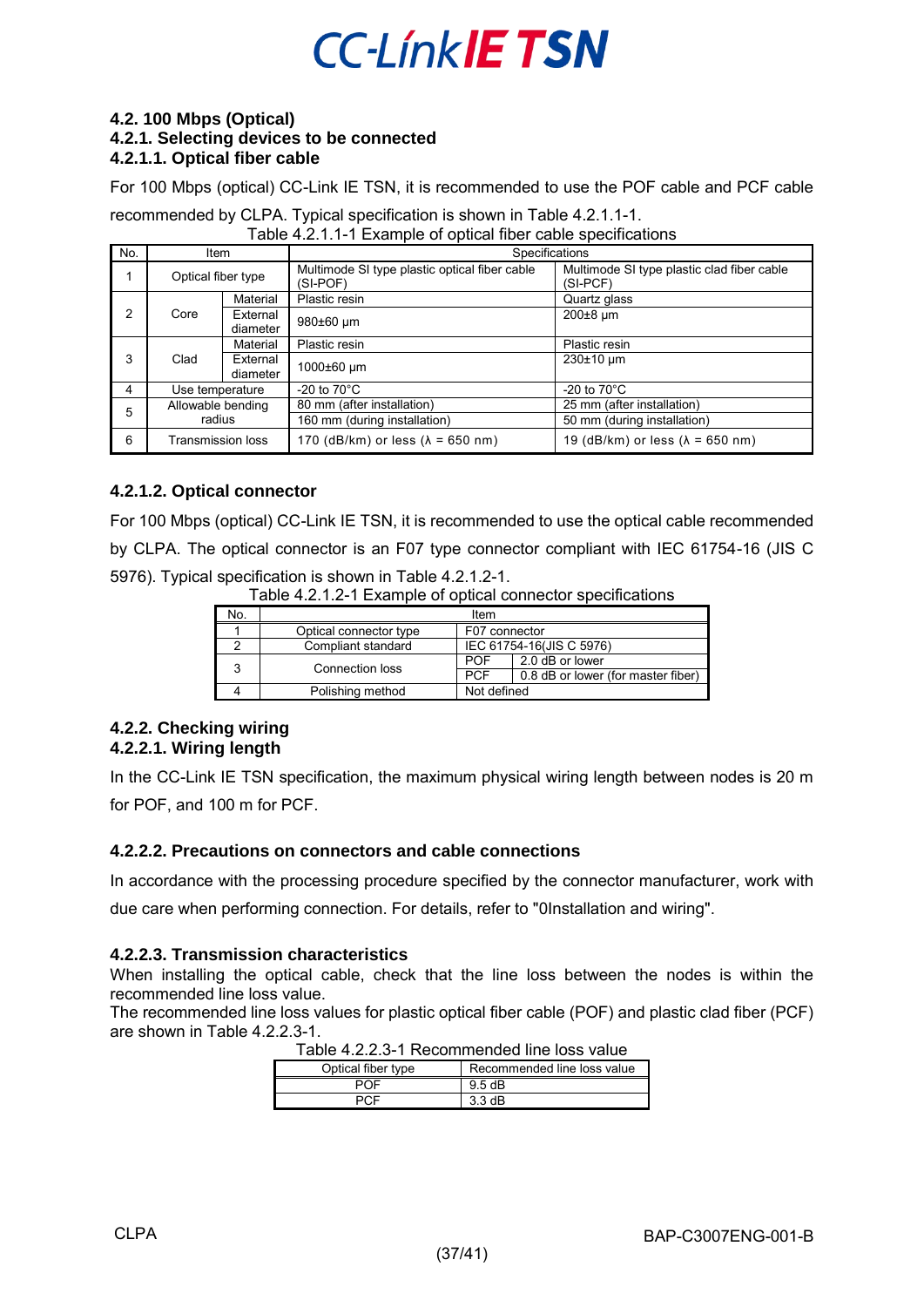### <span id="page-37-0"></span>**4.2.3. Installation and wiring**

### <span id="page-37-1"></span>**4.2.3.1. Precautions on installing cable**

### <span id="page-37-2"></span>**4.2.3.1.1. Installation**

When installing optical cables, make sure to observe the following precautions.

- Installation route
	- Use pits, ducts or cable racks as much as possible in the installation route.
	- In the case of a pipeline such as a conduit, select the pipe diameter while taking the dimensions of the connector and others into consideration. Also, when providing a pull box in the middle of a pipeline, select one that satisfies the allowable bending radius of the cable.
	- Use a dedicated installation route as much as possible. When sharing with other cables, lay the optical fiber cable last.
	- The route should be free of water and oil intrusion, and high/low temperatures outside the applicable ambient temperature.
- Pipeline
	- Do not directly draw the cable; instead fix it to a cable-extending rope and lay it. Depending on the structure, some cables can be drawn directly so check with the manufacturer.
- Precautions on extending lines
	- The pulling speed of the cable shall be 10 m/min or less and perform tip drawing. Also, extend the line under 1/2 or less allowable tension so that the tension applied to the cable is even.
	- The bending radius at the time of line extension should be at least twice the allowable bending radius.
	- During installation, make sure not to twist the cable. In particular, since some hanger rollers have a structure that tends to cause twisting, it is recommended to use a metal wheel when installing long cable.
	- Be careful not to cause kinking (local bending) of the cable.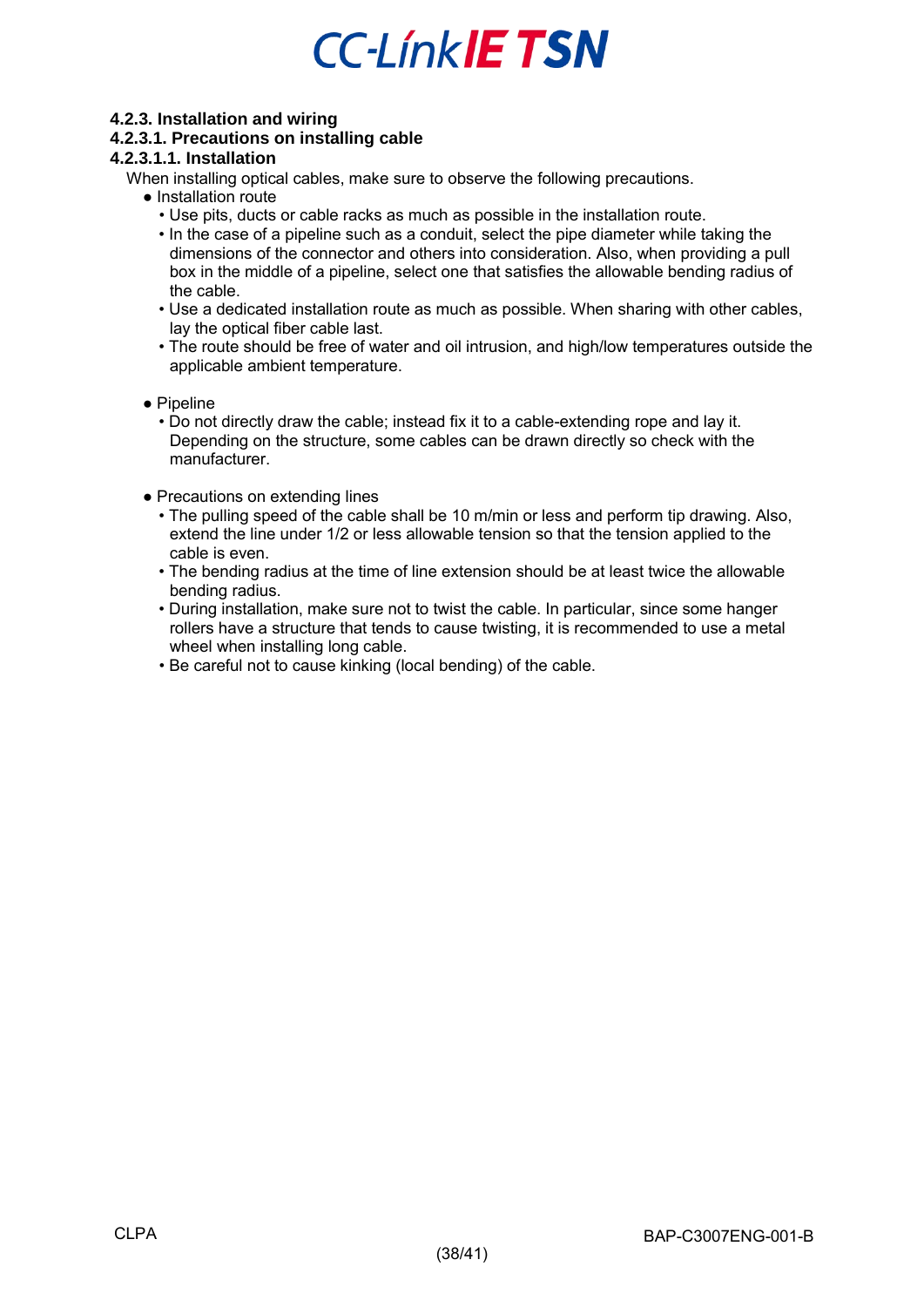- Protection of allowable tension
	- When installing a cable vertically or in the case of aerial wiring, support so that the tension due to the weight of the cable itself does not exceed the allowable tension.
- Prevention of moisture infiltration
	- Generally, the optical fiber itself has poor water resistance and water infiltration from the end of the optical cable may have an adverse effect in the long term. Furthermore, in some cases, dew condensation caused by the temperature gradient of the optical cable installation route infiltrates inside the optical cable, which could adversely affect the cable. When installing an optical cable, make sure to provide waterproofing on the end of the optical cable.
- Protection of the connector part
	- When installing a cable, do not bend the connector part and protect it using a vinyl hose or a pulling eye. Also, the connector part is very weak to shock and tension, so do not pull it.
- Effect of plasticizer added material
	- When using POF, which is a plastic optical fiber, vinyl tape and binding bands containing migratory plasticizers could affect the optical characteristics of optical fibers. Also, as there is a possibility that chemical substances may affect the optical characteristics, check beforehand for any such influence in the environment.
- Cable side pressure/twist
	- When side pressure or twist is applied to the optical fiber, the optical cable itself deforms, stress is applied to the internal optical fiber, transmission loss increases, as a result, the cable could break. Do not tighten the optical cable strongly using a nylon band (tie wrap) or the like as the same condition occurs when bundled.
- Others
	- For waterproofing purposes, seal both ends of the cable except during work.
	- Use care while handling because the tip of the optical fiber is sharp.
	- Do not touch the tip of the optical connector or bump it.

### <span id="page-38-0"></span>**4.2.3.1.2. Fusion splicing and adapter connection**

Be advised that we do not recommend use of fusing and relay adapters.

### <span id="page-38-1"></span>**4.2.3.2. Grounding method**

For details on the grounding method, refer to 3.3.2 Grounding method.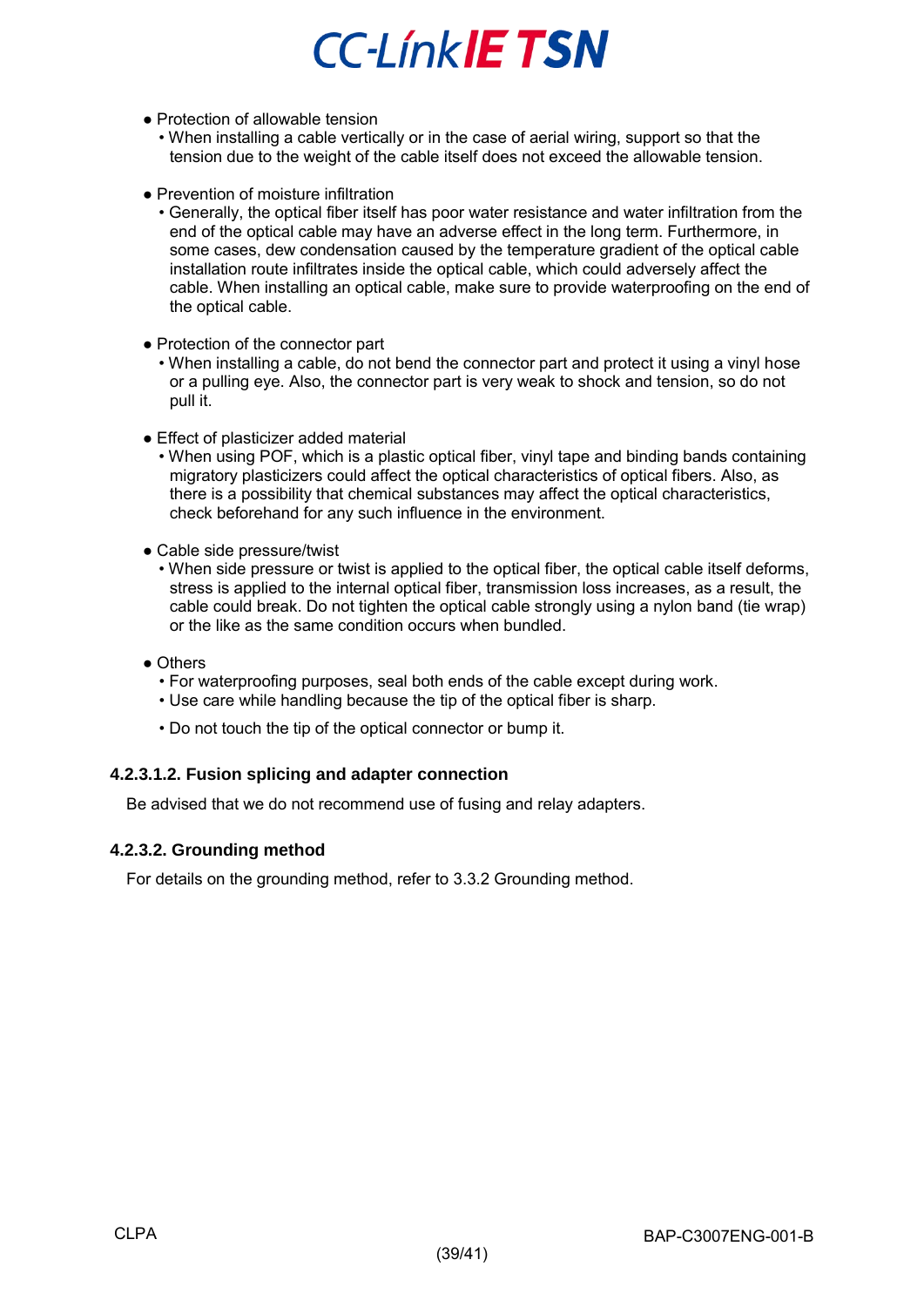

### <span id="page-39-0"></span>**APPENDIX**

#### <span id="page-39-1"></span>**A. Supplementary Explanation Supporting Twisted Pair Cables A1. Conductor structure of FA cable**

### <span id="page-39-2"></span>Different kinds of conductors are used depending on the application.

In line with that, RJ45 connectors (plugs) include single-wire, twisted-wire, and common types.

Certain combinations cannot be used. For example, a single-wire cable cannot be combined with a connector for twisted wire.

| Table A-1 Cable types     |                                              |  |
|---------------------------|----------------------------------------------|--|
| Type of conductor         | Application                                  |  |
| Single-wire               | For fixed wire                               |  |
| Twisted wire              | For fixed wiring, good flexibility but short |  |
| (7-strand twisted wire)   | communication distance                       |  |
| <b>Twisted wire</b>       | For movable parts and othes (depends on the  |  |
| (aggregated twisted wire) | manufacturer's specifications)               |  |

For the conductor thickness, the US wire gauge standard (AWG: American wire gauge) is used. The larger the number, the smaller the diameter. In Japan, the unit called sq of the JIS standard may be used.

It is important to match the thickness and type of conductors and the overall dimensions of the cable to the compatible cable specifications of the connector.



Figure A-1-1 Example pin shapes and conductor types of J45 connectors (plugs)